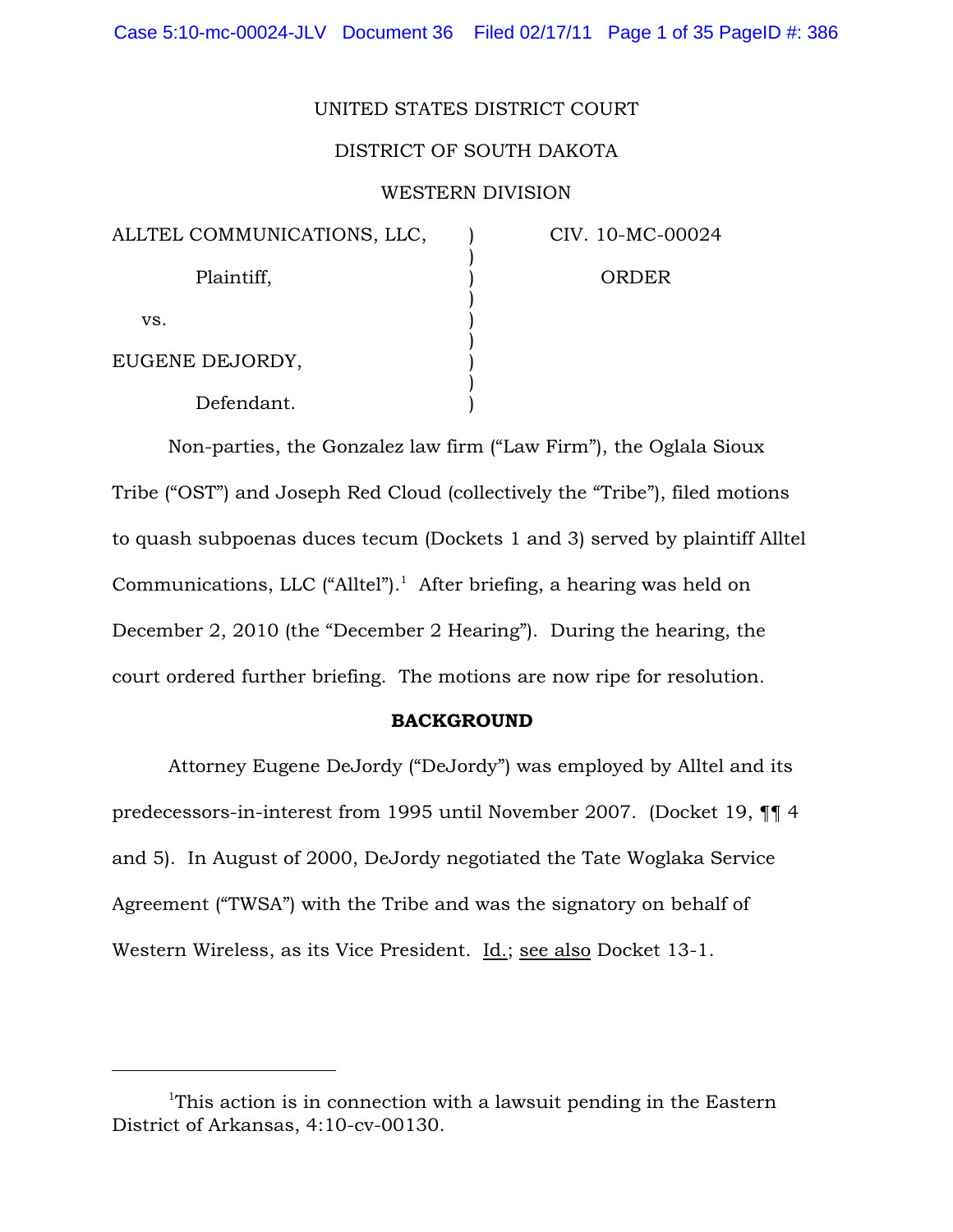By a Separation and Release Agreement effective November 2, 2007, DeJordy left his employment with Alltel Communications, Inc., and received a severance package totaling \$2,039,983, which was paid in a lump sum. (Docket 13-2). As part of the consideration for that agreement, DeJordy agreed to not recruit Alltel employees for one year or support or assist legal actions against Alltel or its successors. Id.

In February of 2010, Alltel sued DeJordy in federal district court in the Eastern District of Arkansas ("DeJordy litigation"). (Docket 13-6). The allegations, among other things, included the following:

- A. In August of 2008, DeJordy recruited another Alltel employee, Tom Reiman, and they formed a new company–Native American Telecom Enterprises, LLC. Id. at ¶¶ 19 and 20.
- B. DeJordy represented to Verizon and the Federal Communication Commission that the Tribe had established a telecommunication plan and wanted the divested assets from the Alltel-Verizon divestiture transferred over to the Tribe. Id. at ¶¶ 26 and 27.
- C. DeJordy "support[ed] and assist[ed]" the Tribe in the lawsuits against Alltel over the TWSA, both in the federal district court and the OST Tribal Court case. Id. at ¶¶ 28-31.

Alltel seeks the return of the \$2 million severance package, attorney's fees,

and other damages under the Severance and Release Agreement. Id. at

p. 13. Trial in the DeJordy litigation is set for July 2011. See Alltell

Communications, LLC v. DeJordy, Eastern District of Arkansas, No. 4:10-

cv-0130-BSM, Docket 16.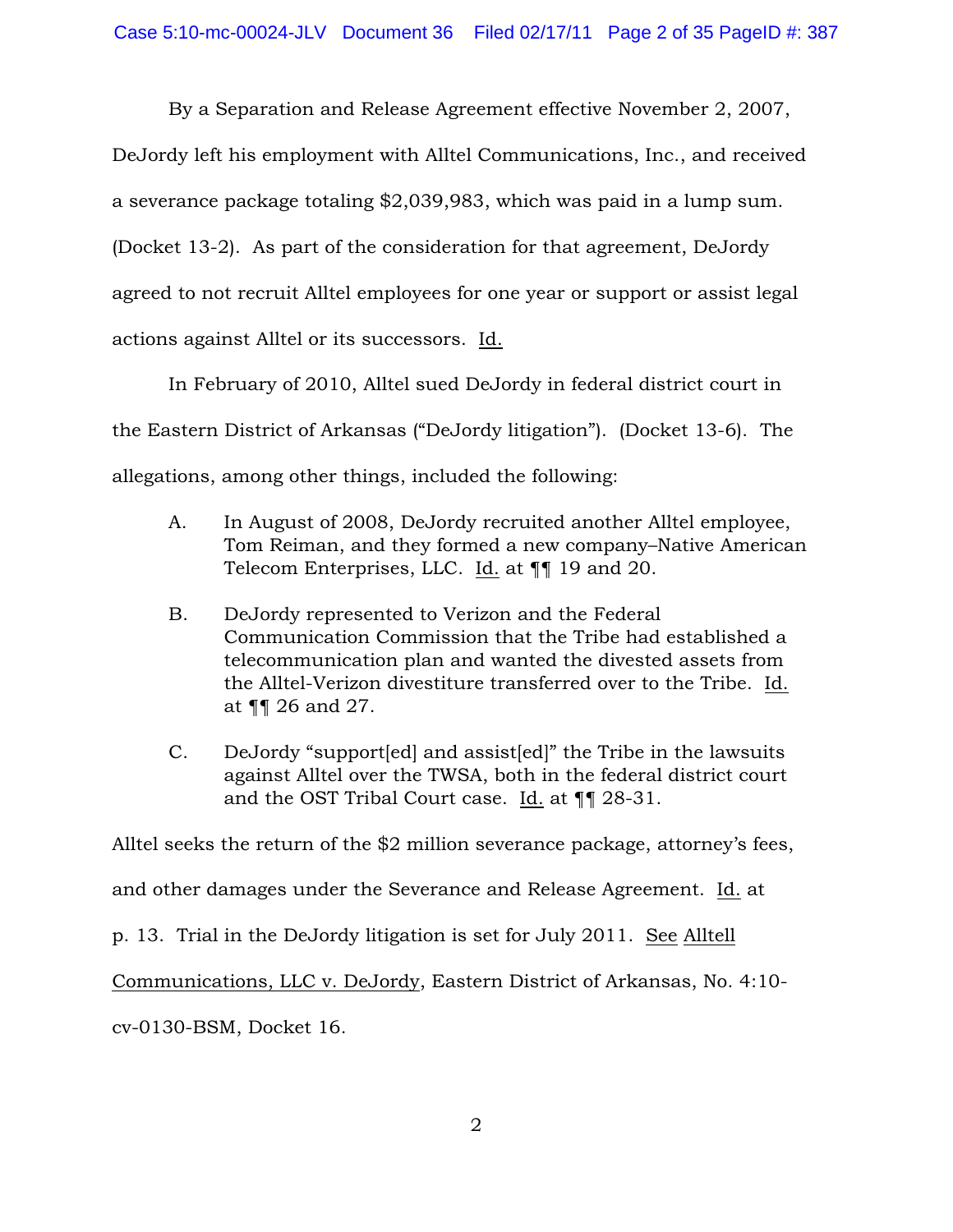As part of the discovery in the DeJordy litigation, Alltel issued subpoenas to, among others:

- 1. The Gonzalez Law Firm (and Attorney Debora DuBray);
- 2. Joseph Red Cloud, individually and as an employee of the Oglala Sioux Tribe; and
- 3. The Oglala Sioux Tribe.

("Subpoenaed Parties"). By agreement of counsel amended subpoenas were issued by Alltel following the December 2 Hearing adding one additional South Dakota limited liability company, Native American Telecom-Pine Ridge, LLC, within the definition of "Native American Telecom." See Dockets 26, 27, and 29.<sup>2</sup>

The subpoenas seek documents for the time period of January 1, 2007, to June 22, 2010. Id. Although the three subpoenas request different combinations of groups of documents, they all focus on DeJordy, Mr. Reiman, Dakelyn Consulting,<sup>3</sup> and Native American Telecom (collectively the "DeJordy Group"), and concern the TWSA, the assets used to provide telecommunication services on the Pine Ridge Indian Reservation, disputes between the Tribe and any person concerning the TWSA, and the Tribe's

 $2^2$ Language from these amended subpoenas is used throughout this discussion, but they will be identified simply as the "subpoenas."

 $3A$  consulting business DeJordy established shortly after leaving Alltel to provide "legal, regulatory, . . . and business development consulting to communications companies and other entities." (Docket 19, ¶ 1).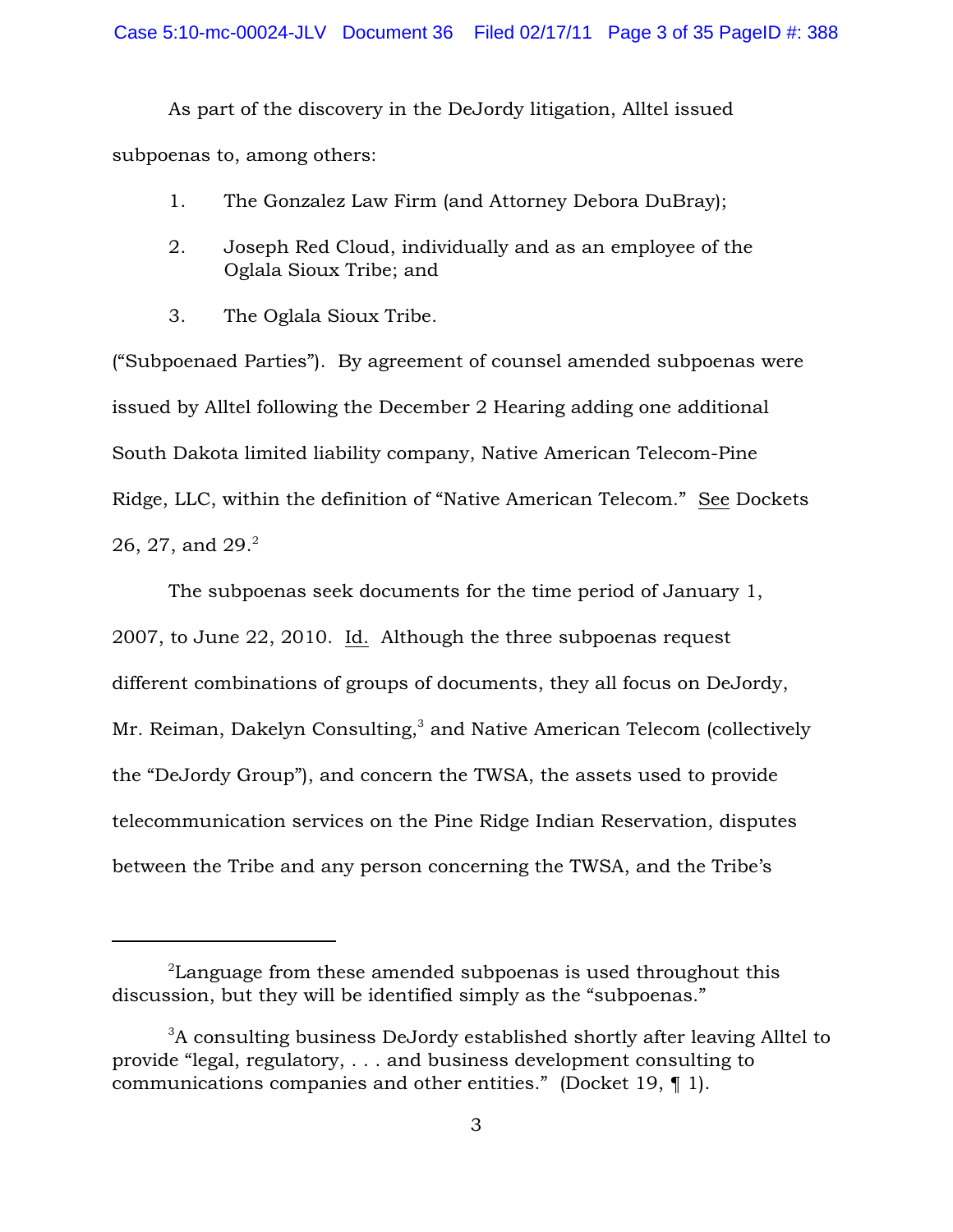efforts to secure ownership of the telecommunication assets on the

reservation (collectively the "TWSA Litigation and Assets"). The subpoenas

all concern the TWSA Litigation and Assets and are summarized as follows:

- 1. All communications, including e-mails, between the Subpoenaed Parties and the DeJordy Group;
- 2. All offers, proposals . . . or statements of work made to the Subpoenaed Parties by the DeJordy Group;
- 3. All contracts . . . and memoranda between the Subpoenaed Parties and the DeJordy Group;
- 4. All reports . . . advice or documents provided to the Subpoenaed Parties by the DeJordy Group;
- 5. All documents prepared on behalf of the Subpoenaed Parties by the DeJordy Group;
- 6. All memoranda . . . records and/or notes from meetings or telephone conversations between the Subpoenaed Parties and the DeJordy Group;
- 7. The Subpoenaed Parties' telephone records to show outgoing and incoming calls to and from the DeJordy Group.

Id. (summarized).

# THE MOTIONS TO QUASH

# THE LAW FIRM

The Law Firm states that "[s]ince November 2009, the Firm has been

advising and representing the Tribe in matters relating to issues involving

the [TWSA], Eugene DeJordy, Native American Telecom, LLC and Alltel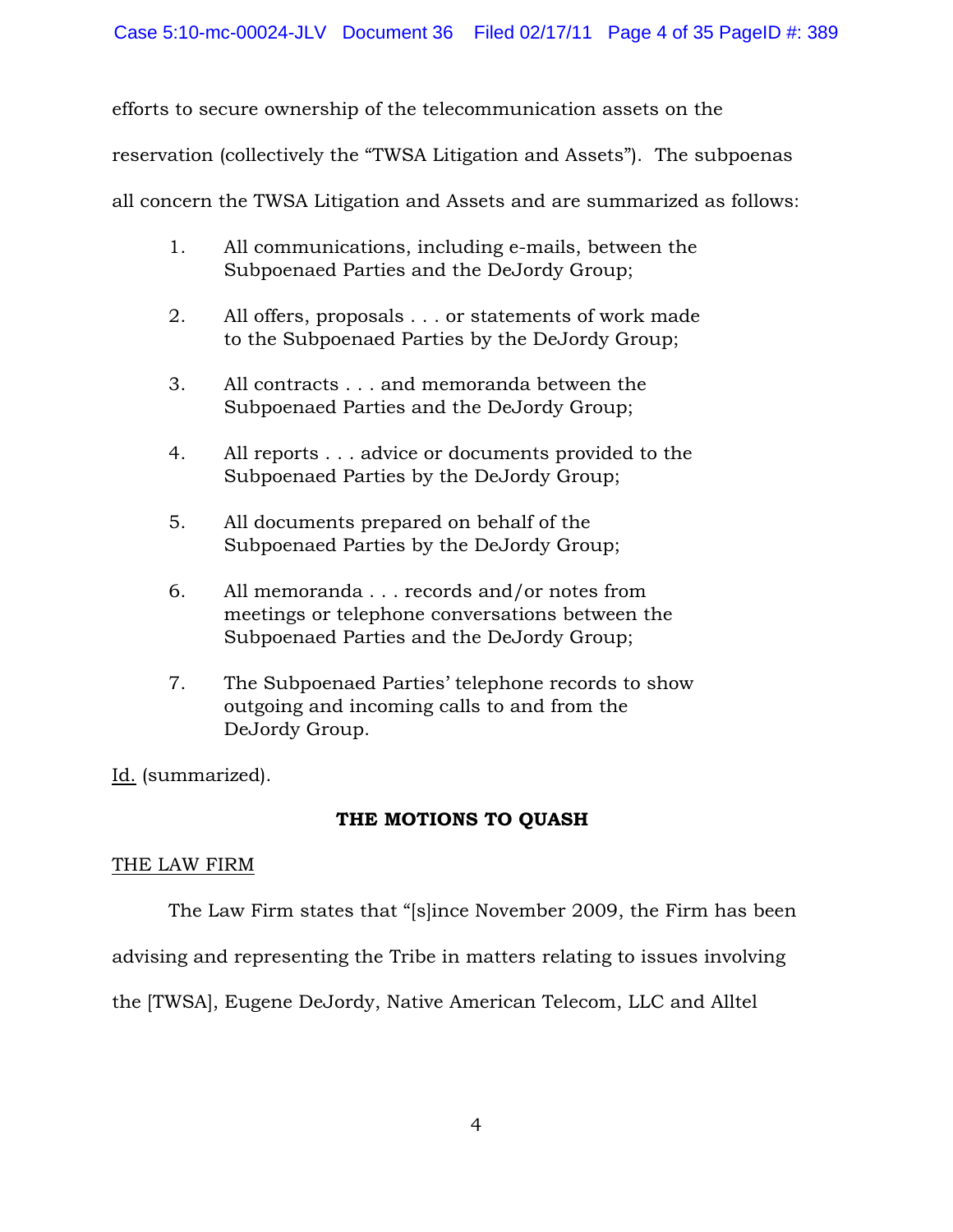. . . ." (Docket 7, p. 1). It claims, however, that any documents in the Law Firm's possession are attorney-client privileged between the Tribe and the Law Firm. Id. at 2. On that basis, Attorney Gonzalez filed a privilege log. (Docket 7-1). At the December 2 Hearing, Mr. Gonzalez represented that none of the documents identified in the privilege log are documents responsive to the subpoenas. On the face of the privilege log it appears that Mr. Gonzalez's representation is complete. However, Mr. Gonzalez agreed and the court ordered that he should respond in writing regarding any Law Firm computer records.

I am going to ask Mr. Gonzalez that you file a declaration by the close of business on December 8 also responding to each of the numbered paragraphs, Requests For Production 1 through 3, and a subpoena served on the Gonzalez Law Firm in this matter. And if you have any further claims of privilege, that a log be filed in addition under 45(d)(2).

(Transcript of December 2 Hearing, p. 50:13-19 ("HT p.  $\ldots$   $\ldots$  ")). Mr.

Gonzalez subsequently submitted a declaration (Docket 31-2) and a revised

privilege log (Docket 31-1). His declaration stated:

That any documents created by the Firm after the reassignment [from Attorney Dubray to Attorney Gillis to Attorney Shultz] that have any relevance to Eugene DeJordy have been to inform the Oglala Sioux Tribe of his questionable dealings and potential conflicts of interest with regard to the [TWSA] that he negotiated on behalf of Western Wireless, LLC in 2001.

(Docket 31-2, ¶ 5).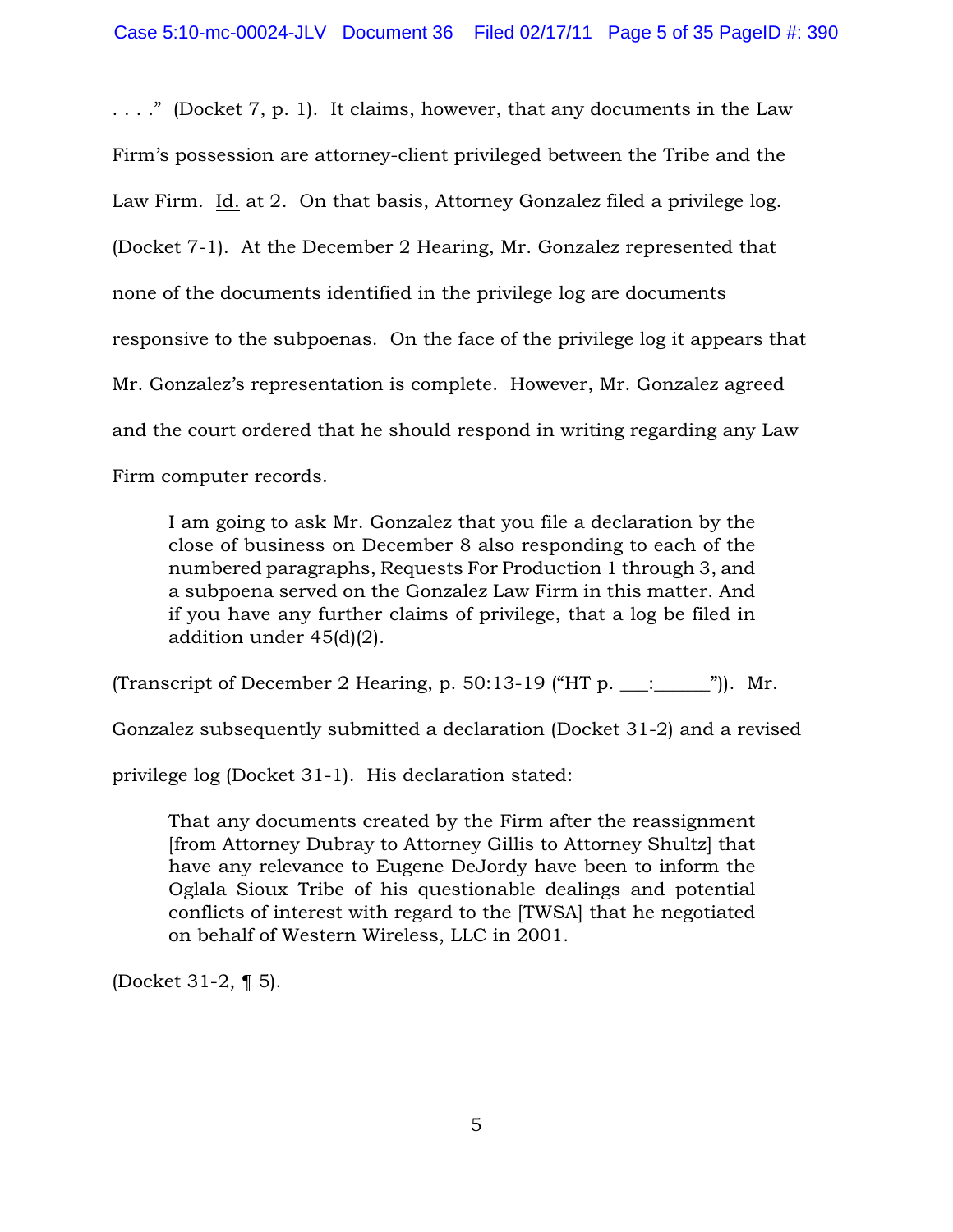#### THE TRIBE AND MR. RED CLOUD

Attorney Shultz represents OST and Mr. Red Cloud, individually, and as an employee of the tribe. The Tribe claims sovereign immunity protects it from being compelled to comply with the subpoenas. (Docket 4, p. 3). Because of the significant legal issues a sovereign immunity claim presents, the court ordered Mr. Shultz to confer with the Tribe and confirm its intention to assert sovereign immunity as a defense to the subpoenas. (HT p. 29:10-19). Consistent with those instructions, on December 3, 2010, Mr. Shultz advised the court and counsel the Tribe intended to assert the claim of sovereign immunity.

The Tribe's other claims are that any documents in the possession of the Tribe, including documents in the possession of Mr. Red Cloud in his capacity as an employee of the Tribe, are privileged as they relate to communications with DeJordy, a licensed attorney, who has "acted as a consultant to the Tribe, advising the Tribe on certain telecommunications issues on the Pine Ridge Indian Reservation." (Docket 4, p. 3). All communications relate to "the Tribe's relationship with Mr. DeJordy and/or the legal services and advice Mr. DeJordy provided to the Tribe." Id. Thus, it claims "all requested information is protected under the attorney-client privilege and/or the work product doctrine." Id.

6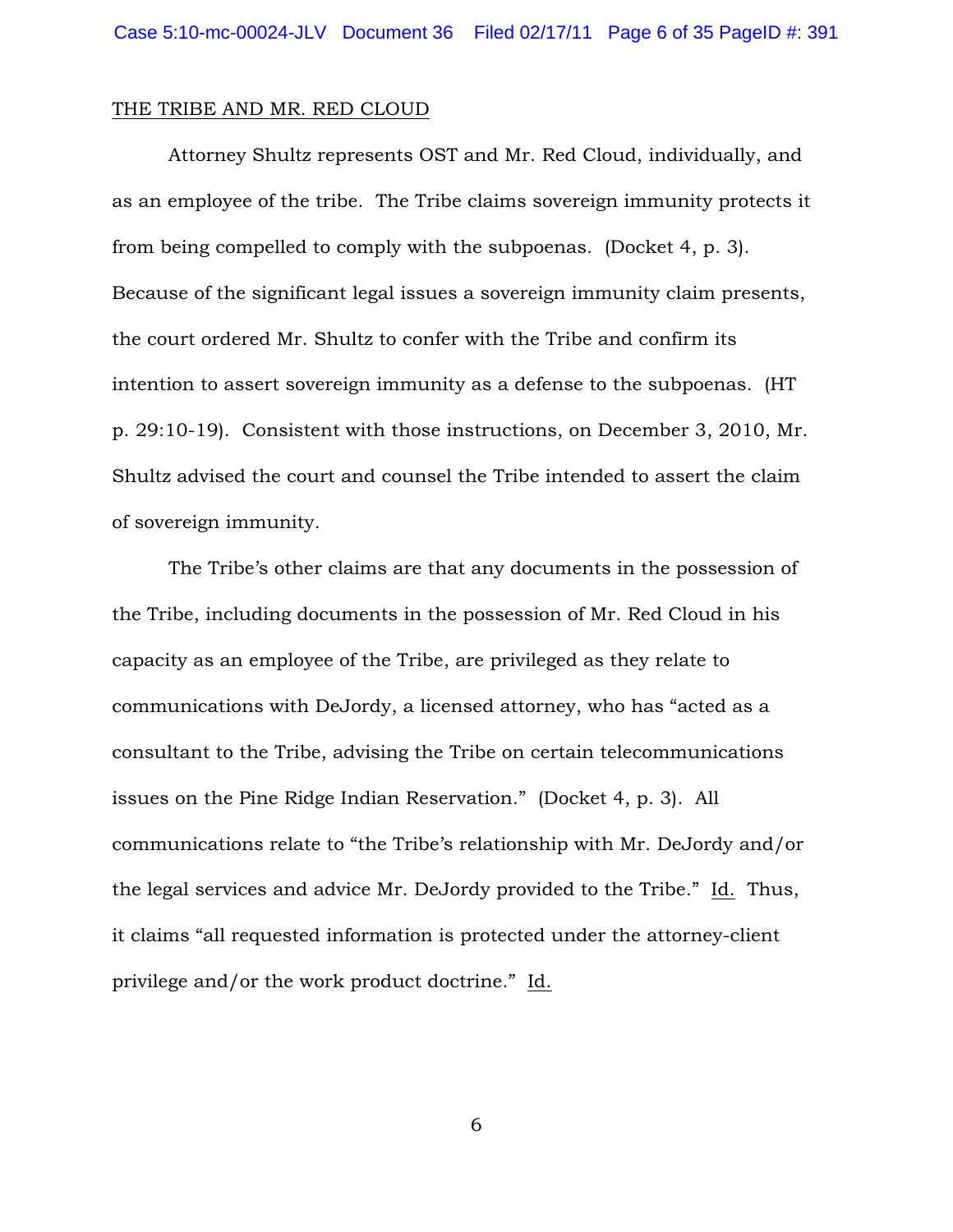The Tribe claims the first request<sup>4</sup> "communications  $\dots$  between [the Tribe] and . . . DeJordy" are protected by the attorney-client privilege. Id. at p. 3-4. "Such communications were between the Tribe and its attorney, Eugene DeJordy, and were made for the express purpose of provide [*sic*] legal advice to the Tribe regarding certain telecommunications issues." Id. at p. 5. The Tribe asserts the other documents requested<sup>5</sup> relate to "Mr. DeJordy's employment by the Tribe." Id.

At the December 2 Hearing, the Tribe asserted Mr. DeJordy was a non-testifying expert consulting with the Tribe in the litigation between Alltel and the Tribe in both federal and tribal court. (HT, pp. 24:25-25:1-7). "The documents . . . were all prepared by the Tribe or Mr. DeJordy, and all relate to the pending litigation [OST Tribal Court, Federal District Court (South Dakota) and the American Arbitration Association]." (Docket 4, p. 5). The Tribe claims these documents are "protected from disclosure under the work product doctrine." Id.

At the hearing, Mr. Shultz suggested Mr. Red Cloud possessed no documents in his individual capacity. (HT pp. 22:24-25-25:1-9). Rather, all documents were obtained or created in Mr. Red Cloud's official capacity as an employee of the Tribe. Id. Again, out of an abundance of caution, the

<sup>&</sup>lt;sup>4</sup>Request 1 is summarized on page 4.

 ${}^{5}$ Requests 2, 3, 4, and 5 are summarized on page 4.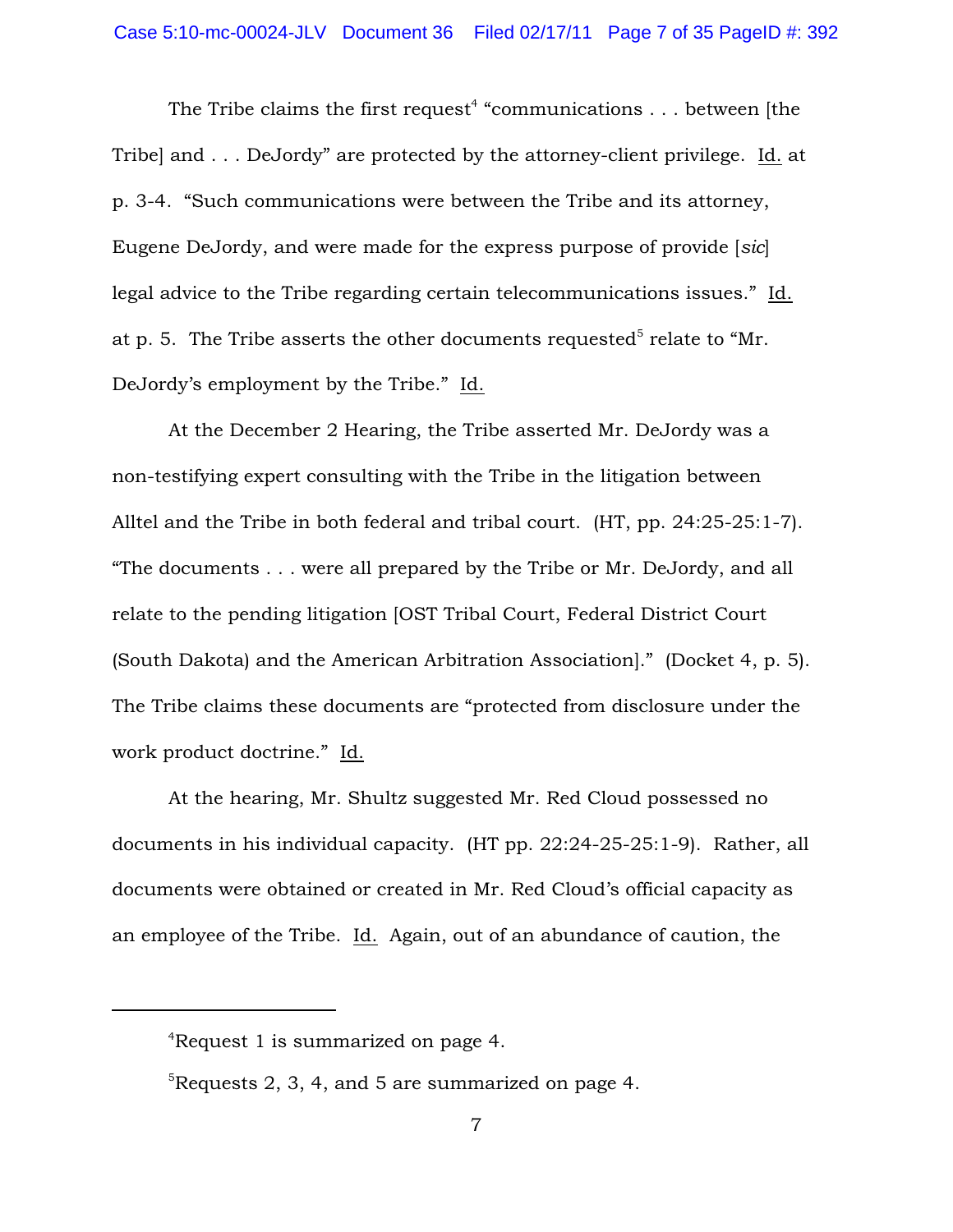court ordered Mr. Shultz and Mr. Red Cloud to complete a further review of the Red Cloud subpoena, to determine if Mr. Red Cloud as an individual possessed any documents which may be subject to discovery. (HT pp. 39:19-41:22). Mr. Red Cloud's declaration was subsequently filed. (Docket 30-1). As part of his declaration, Mr. Red Cloud stated "[a]ll documents sought by Alltel . . . are documents kept and maintained by me only in my official capacity as an employee and representative of the Tribe . . . ." Id. at ¶ 7.

### ANALYSIS

Rule 1 of the Federal Rules of Civil Procedure provides "[t]hese rules govern the procedure in all civil actions and proceedings in the United States district courts . . . . They should be construed and administered to secure the just, speedy, and inexpensive determination of every action and proceeding." Rule 34 is the starting point for the production of documents in any litigation. The rule states that "[a]s provided in Rule 45, a nonparty may be compelled to produce documents and tangible things or to permit an inspection." Fed. R. Civ. P. 34(c). Rule 45 provides that any subpoena is required to "(i) state the court from which it issued; (ii) state the title of the action, the court in which it is pending, and its civil-action number; (iii) command each person to whom it is directed to do the following at a specified time and place; . . . produce designated documents . . . ; and (iv) set out the text of Rule 45(c) and (d)." Fed. R. Civ. P. 45 (a)(1)(A). For the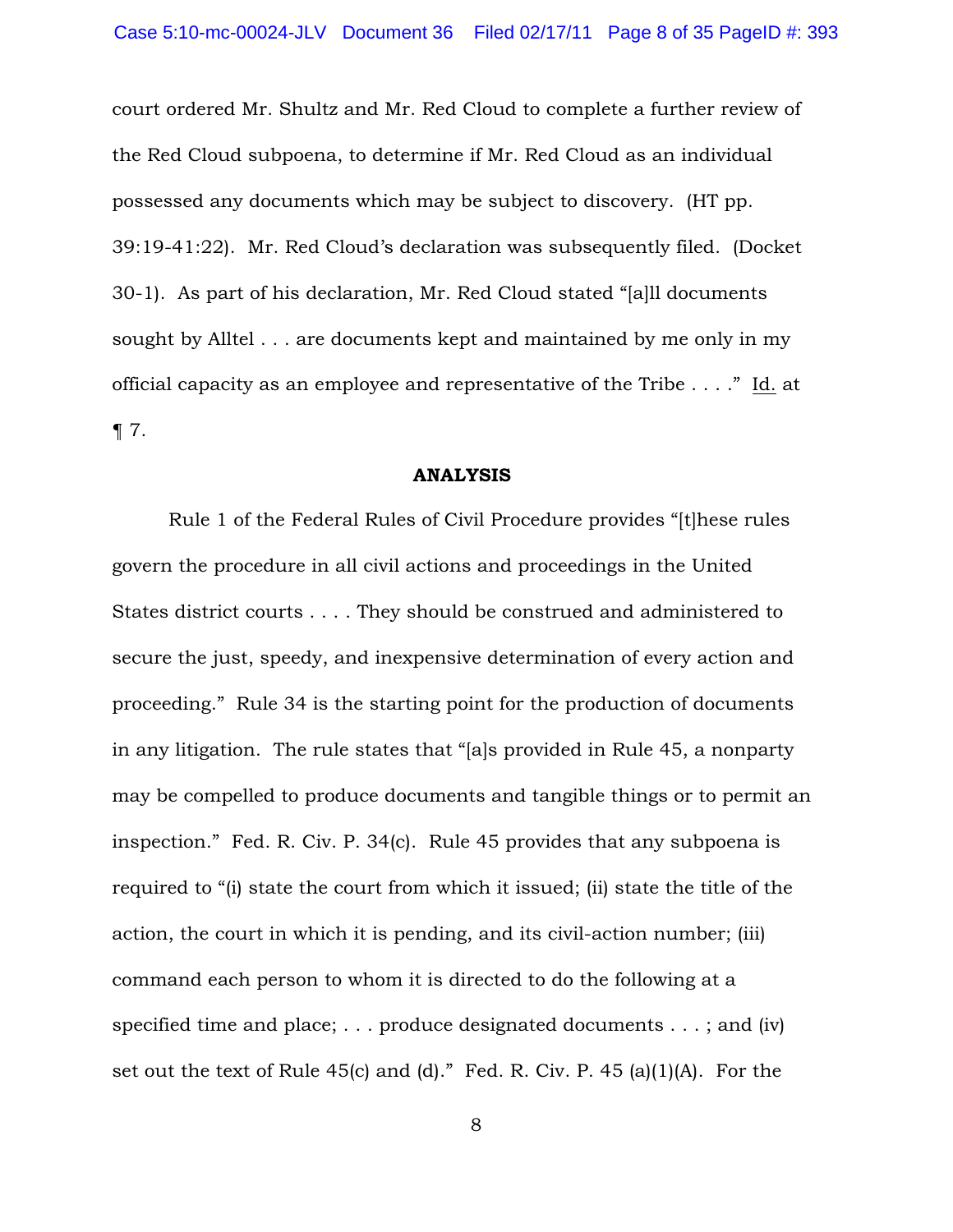production of documents, the subpoena must be issued "from the court for the district where the production . . . is to be made." Fed. R. Civ. P. 45(a)(2)(C). These requirements have been met by Alltel in the issuance of the subpoenas presently before the court. See Dockets 1-1, 13-7, 13-8, 26, 27, and 29.

Rule 45(c)(3)(A) establishes the method by which non-parties may challenge a subpoena. "On timely motion, the issuing court must quash or modify a subpoena that . . . (iii) requires disclosure of privileged or other protected matter, if no exception or waiver applies . . . ." Fed. R. Civ. P. 45(c)(3)(A). The motions to quash were timely filed. When a motion to quash is filed,

[a] person withholding subpoenaed information under a claim that it is privileged or subject to protection as trial-preparation material must:

- (i) expressly make the claim; and
- (ii) describe the nature of the withheld documents, communications, or tangible things in a manner that, without revealing information itself privileged or protected, will enable the parties to assess the claim.

Rule 45(d)(2)(A). Neither Mr. Red Cloud nor the Tribe submitted a privilege log as required by Rule 45(d)(2)(A). Mr. Shultz argued during the hearing that a privilege log was not filed because sovereign immunity trumps any obligation to comply with Rule  $45(d)(2)(A)$ . (HT 24:18-24).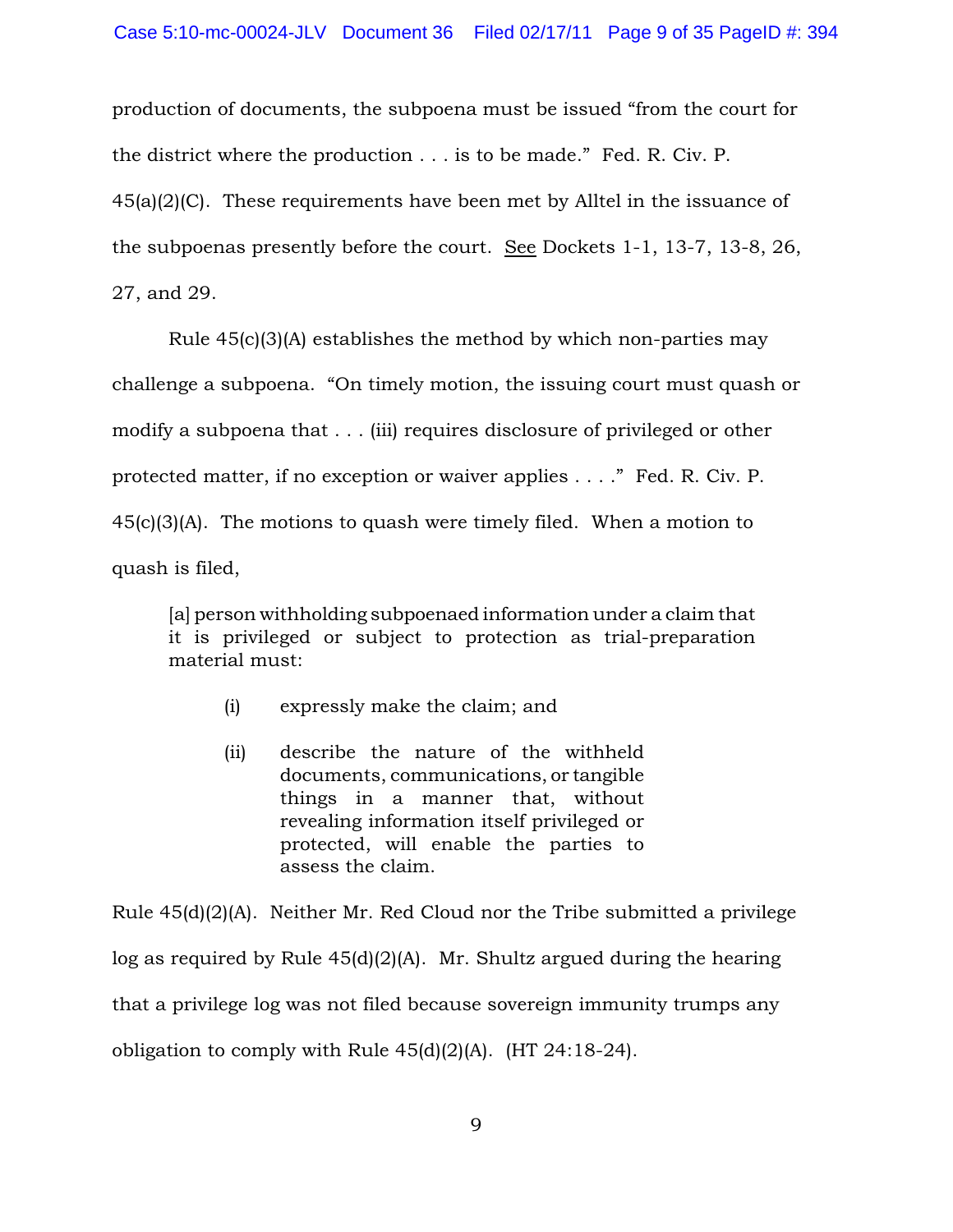"A party receiving a discovery request who asserts a privilege . . . but fails to disclose that claim is at risk of waiving the privilege . . . ." Fed. R. Civ. P. 45 advisory committee's note (1991). "The person claiming a privilege . . . cannot decide the limits of that party's own entitlement." Id. The "purpose [of the rule] is to provide a party whose discovery is constrained by a claim of privilege or work product protection with information sufficient to evaluate such a claim and to resist if it seems unjustified." Id. "A person claiming a privilege . . . who fails to provide adequate information about the privilege . . . claim to the party seeking the information is subject to an order to show cause why the person should not be held in contempt under subdivision (e)." Id.

Alltel objects to the Tribe's motion to quash for failure to file a privilege log. (Docket 13, p. 2). Plaintiff did not, however, seek the contempt authority vested in the court by Rule 45(e) for this deficiency. Rather, Alltel argues that none of the three asserted privileges provide any protection to the Tribe in its relationship with the DeJordy Group. (Docket 13).

There is a split of authority over the implications of the failure to file a privilege log. "Rule 45(d)(2) (A)'s requirement of a privilege log is mandatory . . . . " Mosley v. City of Chicago, 252 F.R.D. 445, 449 (N.D. Ill. 2008). "[N]on-parties under Rule 45 have a choice: they can either prepare a privilege log or waive any claim of privilege." Id. at 449, n. 5. "Without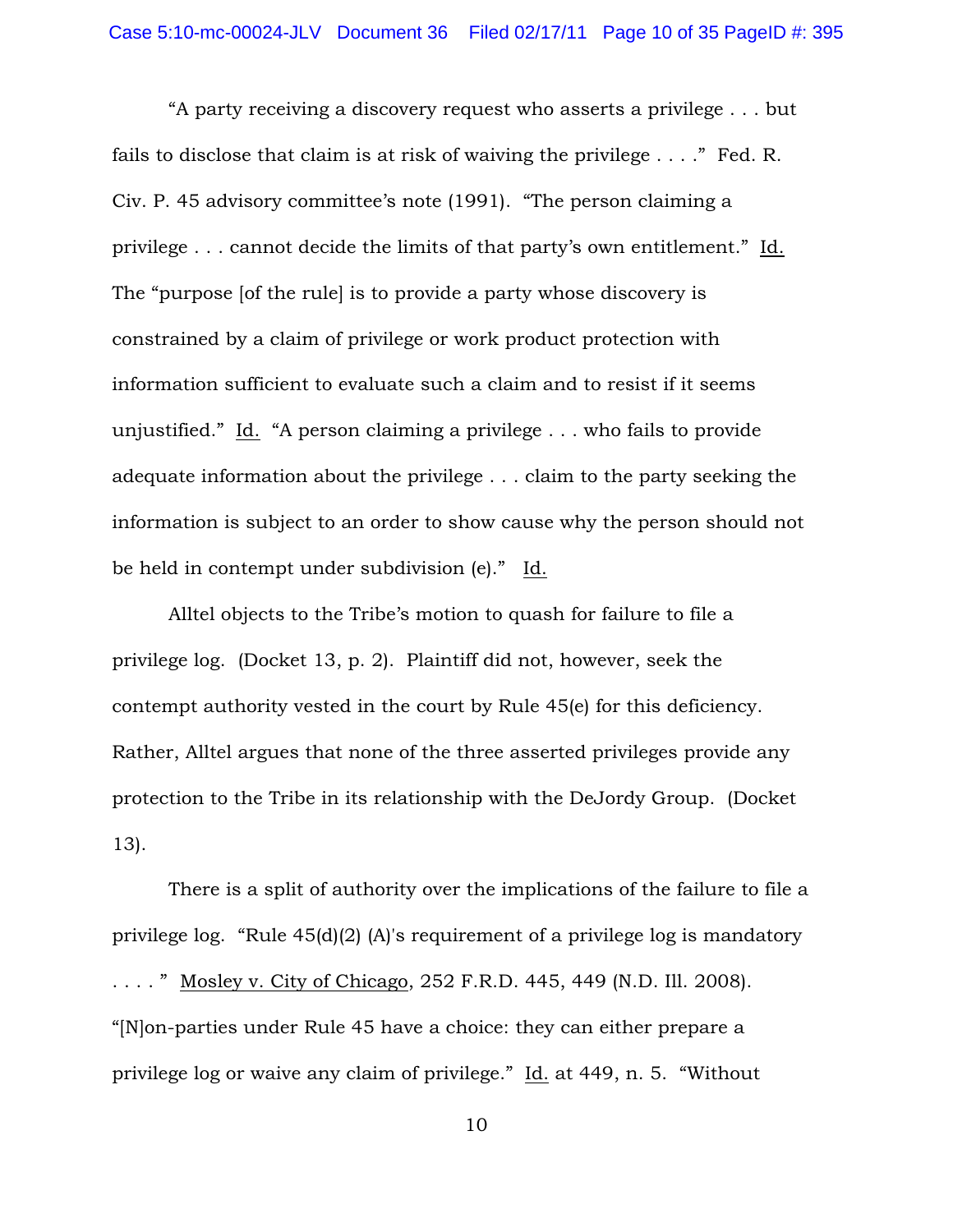producing a privilege log, [the subpoenaed nonparty] cannot avail itself of

the attorney-client privilege and its attempt to resist the Subpoena on this

basis is also unsuccessful." Teton Homes Europe v. Forks RV, No.

1:10-CV-33, 2010 WL 3715566 \* 3 ( N.D. Ind. Sept. 14, 2010). "Waiver is

appropriate where the responding party's conduct evinces a 'deliberate

pattern of delay' and is 'egregious.' " In re Department of Justice Subpoenas

to ABC, 263 F.R.D. 66, 71 (D. Mass. 2009).

The opposing view is that a court should use a three-part

reasonableness test to determine whether waiver exists. Id. at 71-72. The

factors are:

- (1) the degree to which the objection or assertion of privilege enables the litigant seeking discovery . . . to evaluate whether each of the withheld documents is privileged . . . ;
- (2) the timeliness of the objection and accompanying information about the withheld documents . . . ;
- (3) the magnitude of the document production and other particular circumstances of the litigation that make responding to discovery unusually easy . . . or unusually hard.

Id. at 71. "The Court considers these factors in the context of a holistic reasonableness analysis." Id. (internal quotation marks omitted). "Waiver should only be found in the absence of mitigating considerations that favor the subpoenaed party." Id. (internal quotation marks omitted).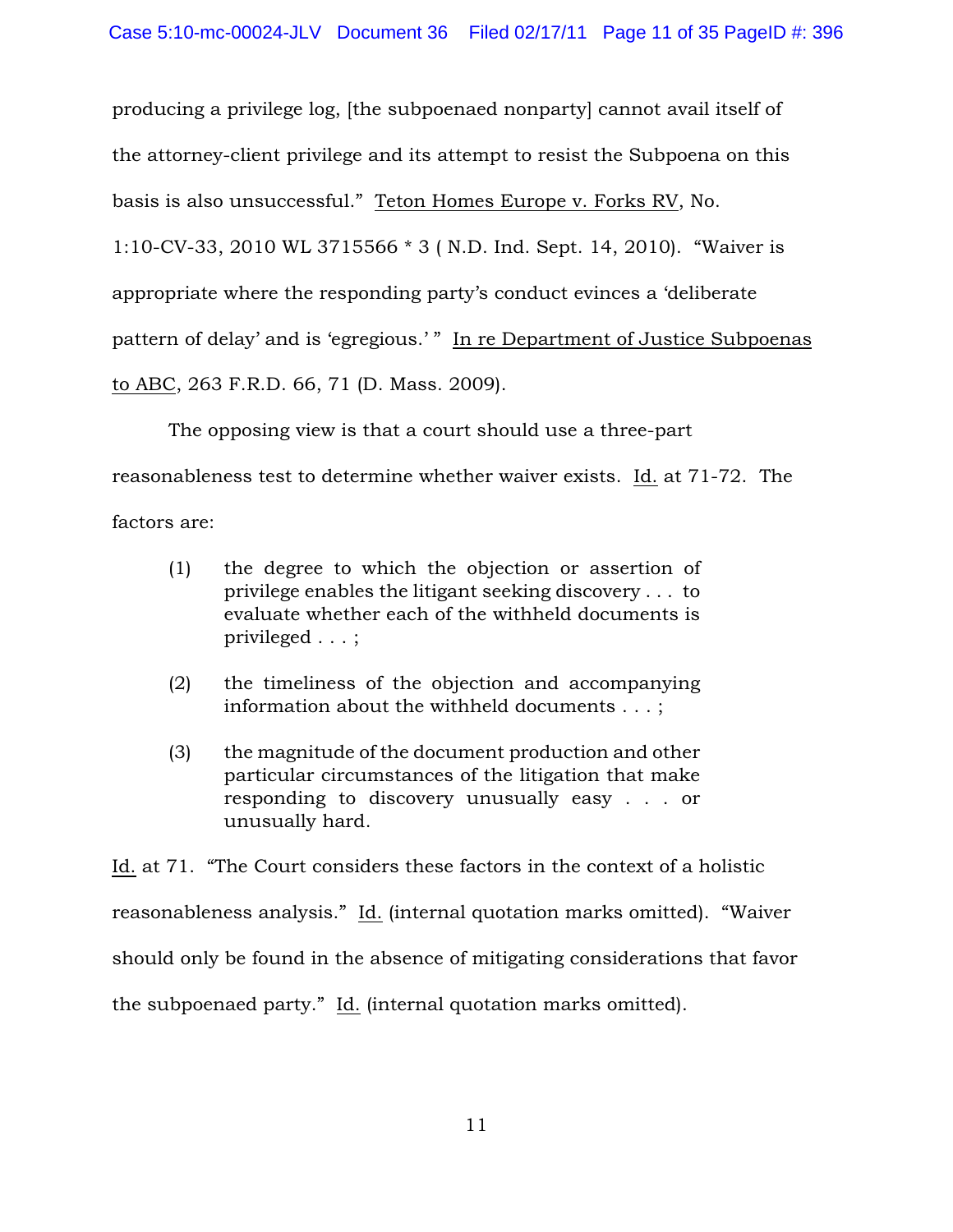The court finds the Tribe, in good faith and in a timely manner, asserted its claim of sovereign immunity. A claim which, without a privilege log, could be accepted by the court and result in a blanket protection for all documents possessed by the Tribe. Under the unique circumstances of this non-party motion to quash proceeding, the burden imposed on the Tribe in producing a privilege log in order to avoid a waiver claim may be unduly time consuming and burdensome. $6$  There is "no rule [which] prevents the court from waiving the privilege log requirement to reduce a nonparty's burden." Perry v. Schwarzenegger, 268 F.R.D. 344, 353 (N.D. Cal. 2010). Applying a "reasonableness analysis," the court concludes the privileges asserted by the Tribe and Mr. Red Cloud were not waived as of the December 2 Hearing.

## TRIBAL SOVEREIGN IMMUNITY

"It is well established that Indian tribes possess the same commonlaw immunity from suit traditionally enjoyed by sovereign powers." Val-U Construction Company of South Dakota v. Rosebud Sioux Tribe, 146 F.3d 573, 576 (8th Cir. 1998) (citing Santa Clara Pueblo v. Martinez, 436 U.S. 49, 58 (1978)). "The general rule is that a suit is against the sovereign if 'the

 ${}^{6}$ Rule 45(c)(1) specifically contemplates that a party responsible for "a subpoena must take reasonable steps to avoid imposing undue burden or expense on a person subject to the subpoena." Fed. R. Civ. P. 45(c)(1). In fact, the rule contemplates that the court may "enforce this duty and impose an appropriate sanction--which may include lost earnings and reasonable attorney's fees--on a party . . . who fails to comply." Id.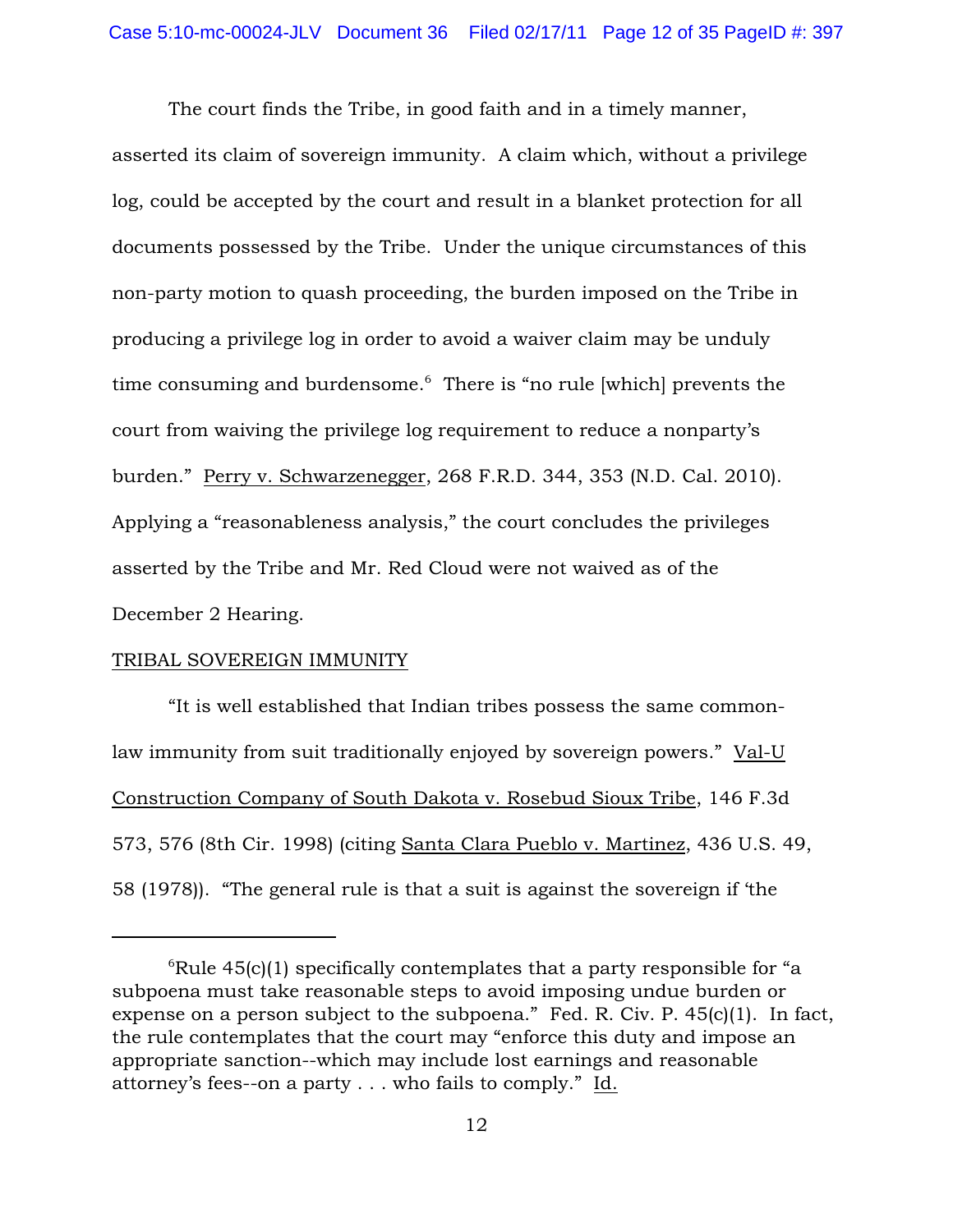judgment sought would expend itself on the public treasury or domain, or interfere with the public administration,' . . . or if the effect of the judgment would be 'to restrain the Government from acting, or to compel it to act.'" Dugan v. Rank, 372 U.S. 609, 620 (1962) (citing Land v. Dollar, 330 U.S. 731 (1947) and Larson v. Domestic & Foreign Corp., 337 U.S. 682, 704  $(1949)$ .

"A tribe's sovereign immunity extends to its agencies." Ferguson v. SMSC Gaming Enterprise, 475 F. Supp. 2d 929, 930 (D. Minn. 2007) (citing Hagen v. Sisseton-Wahpeton Community College, 205 F.3d 1040, 1044 (8th Cir. 2000) (sovereign immunity extends to tribal college). Similarly, with only limited exceptions not applicable to this case, immunity extends to tribal officials acting in their official capacity and within their scope of authority. See Baker Electric Cooperative v. Chaske, 28 F.3d 1466, 1471 (8th Cir. 1994) ("the dispositive issue before this court is whether the Tribe had the authority to enact the Tribal Utilities Code: If yes, the tribal officers are clothed with the Tribe's sovereign immunity; if no, then the sovereign immunity defense must fail. . . ."); Northern States Power Co. v. Prairie Island Mdewakanton Sioux Indian Community, 991 F.2d 458 (8th Cir. 1993) ("If the sovereign did not have the power to make a law, then the official by necessity acted outside the scope of his authority in enforcing it, making him liable to suit.") (citation omitted); Kennerly v. United States, 721 F.2d 1252 (9th Cir. 1983) (tribal defendants acting in their official capacity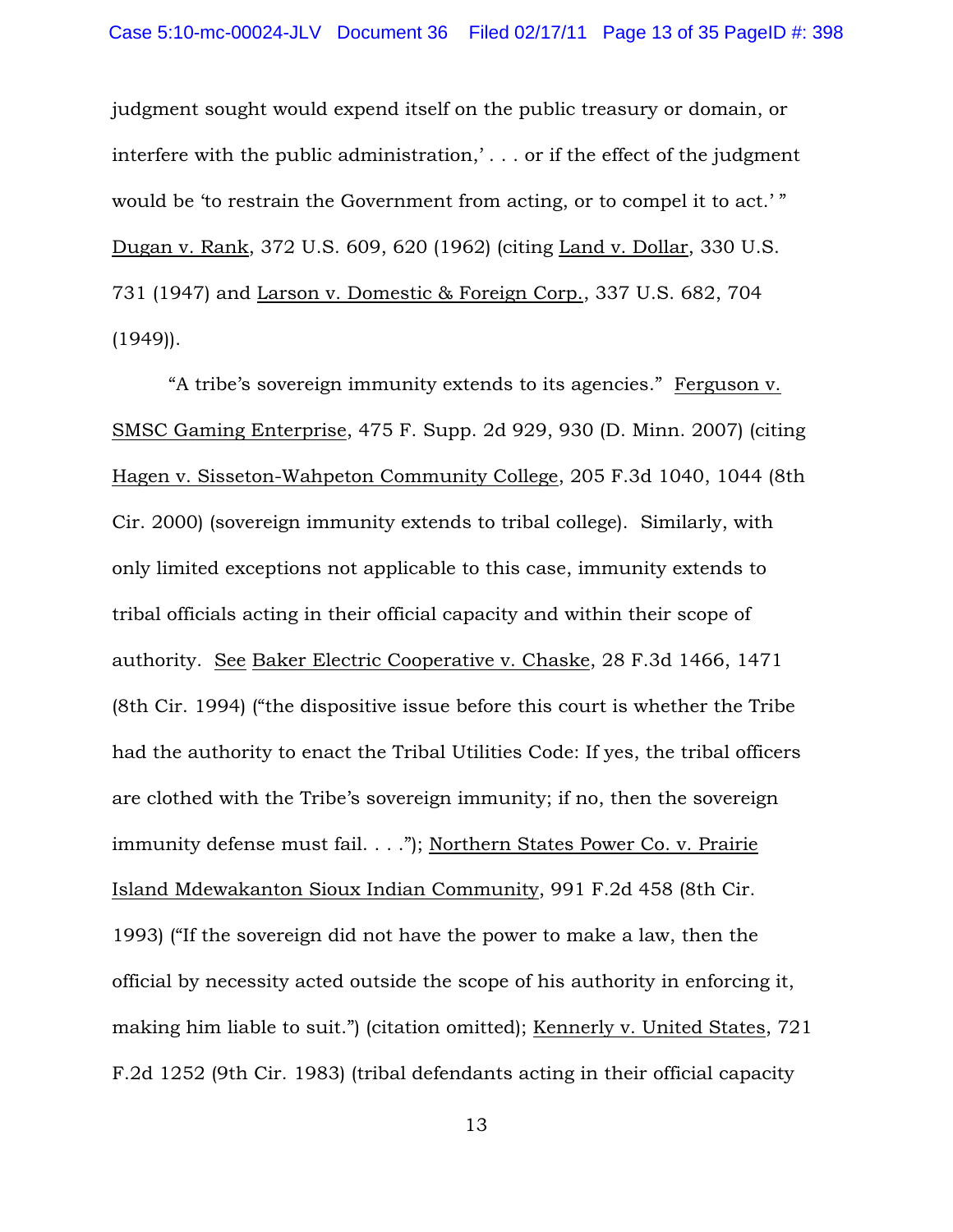are protected by immunity); Davis v. Littell, 398 F.2d 83, 85 (9th Cir. 1968) ("The need for absolute privilege is in the elimination of the constant dread of retaliation for injury committed in the course of duty and the allowance of unflinching discharge of (official) duties free from the threat of suit and charge of malice.") (internal quotation marks omitted); Barr v. Matteo, 360 U.S. 564, 574 (1959) (agency director's "plea of absolute privilege . . . in [acting within his official capacity] . . . must be sustained."). "The doctrine of sovereign immunity . . . does not [extend to] the individual members of the Tribe." Puyallup Tribe, Inc. v. Department of Game of State of Washington, 433 U.S. 165, 171-72 (1977) (internal citation omitted).

The Tribe asserts its sovereign immunity also protects it, as a nonparty to this litigation, from being obligated to comply with a federal subpoena. (Docket 4, p. 3). The Tribe cites Catskill Development, LLC v. Park Place Entertainment Corp., 206 F.R.D. 78, 86 (S.D. N.Y. 2002) and United States v. James, 980 F.2d 1314 (9th Cir. 1992) in support of its position. (Docket 4, pp. 2-3).

The federal district court in Catskill Development concluded that sovereign immunity protected the tribe from enforcement of a federal civil subpoena. The court began by acknowledging the Court of Appeals for the Second Circuit has "not addressed the issue of non-party supbpoenas and sovereign immunity in the tribal context . . . ." Catskill Development, 206 F.R.D. at 87. It then compared, on an equal status, tribal immunity with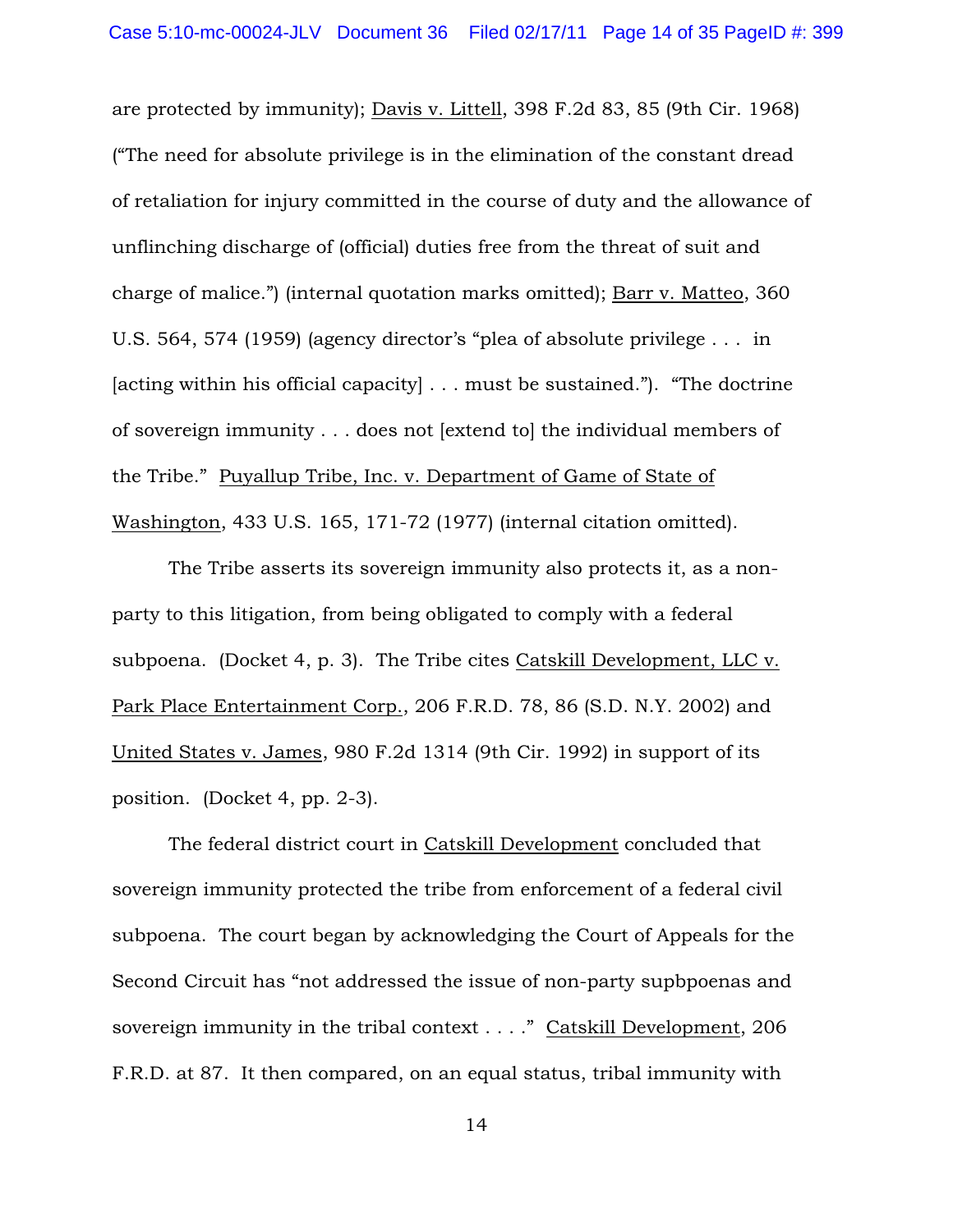the sovereign immunity of the United States. Id. "A proceeding is against the sovereign in this sense if, among other things, the result could serve to restrain the Government from acting, or to compel it to act." Id. (citing Dugan, 372 U.S. at 620) (internal quotation marks omitted).

The Catskill Development court accepted dicta from the Second Circuit in United States Environmental Protection Agency v. General Elec. Co., 197 F.3d 592, 597 (2d Cir.1999), *vacated in part on other grounds*, 212 F.3d 689 (2000), which concluded that "the enforcement of this subpoena duces tecum issued by General Electric to the EPA would compel the EPA to act and therefore is barred by sovereign immunity in the absence of a waiver." Catskill Development, 206 F.R.D. at 87 (citing General Elec., 197 F.3d at 597).

The Catskill Development court also relied heavily on United States v. James, 980 F.2d 1314 (9th Cir. 1992). Id. at 86 and 88. In doing so, it rejected a "balancing analysis" which was used by the federal district court in United States v. Velarde, 40 F. Supp. 2d 1314 (D.N.M. 1999), *remanded on other grounds*, 214 F.3d 1204 (10th Cir. 2000). Id. at 88.

James was a federal criminal prosecution under the Major Crimes Act, 18 U.S.C. § 1153, in which the Native American defendant obtained a subpoena duces tecum from the district court seeking production of the alleged rape victim's alcohol and drug counseling records. James, 980 F.2d

15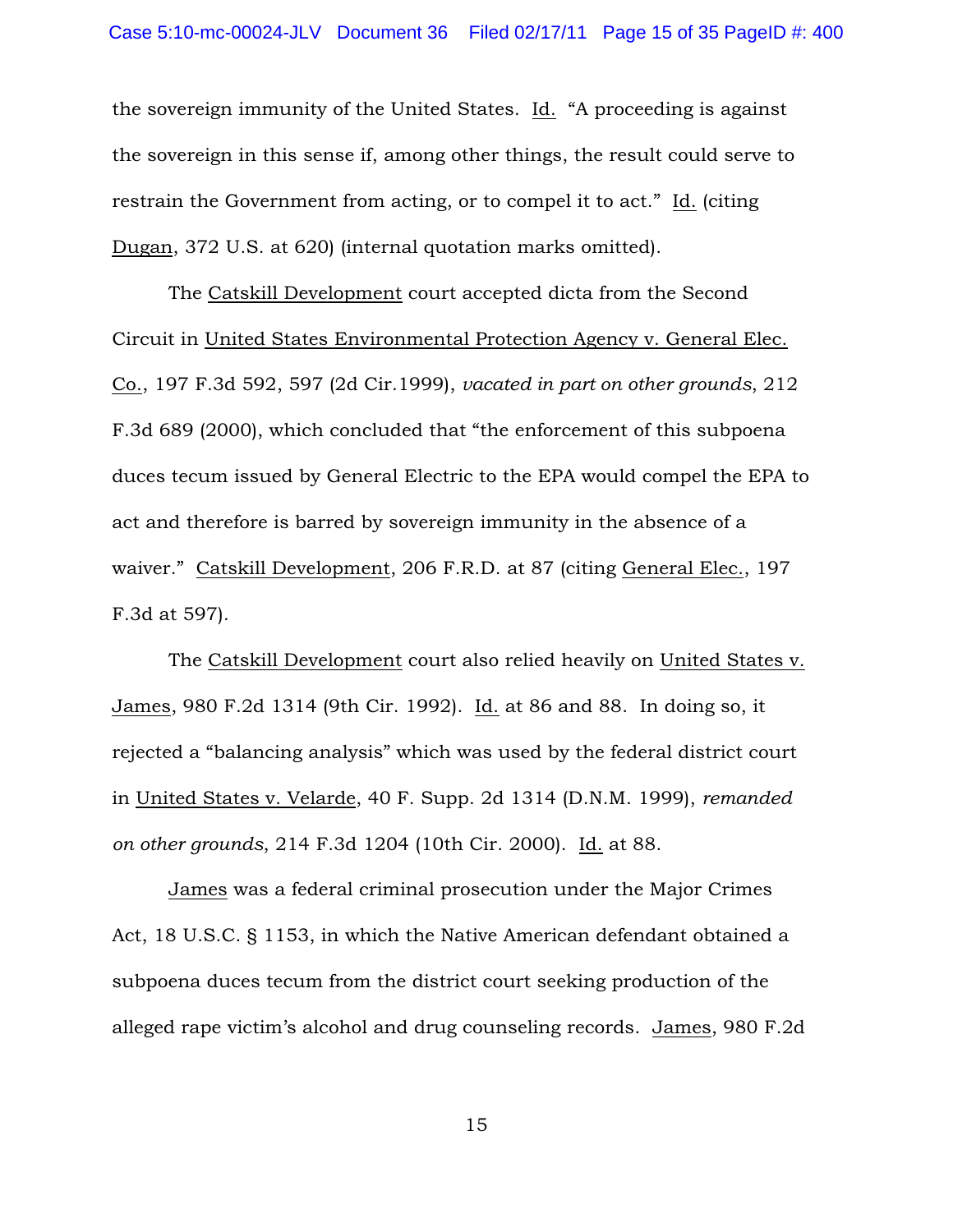at 1319. On motion of the tribe, the district court quashed the subpoena duces tecum on tribal immunity grounds. Id.

The Ninth Circuit Court of Appeals affirmed the district court ruling. Id. In reaching that decision, the court relied exclusively on its conclusion that 18 U.S.C. § 1153, Offenses committed within Indian Country, did not contain "an express and unequivocal waiver of immunity." James, 980 F.2d at 1319. "By making individual Indians subject to federal prosecution for certain crimes, Congress did not address implicitly, much less explicitly, the amenability of the tribes to the processes of the court in which the prosecution is commenced." Id. "Thus, the mere fact that a statute, 18 U.S.C. § 1153(a), grants jurisdiction to a federal court does not automatically abrogate the Indian tribe's sovereign immunity." Id.

The analysis and conclusion in James and Catskill Development on this issue has been criticized and rejected by a number of courts and scholarly writers. Often quoted for the opposite view is United States v. Juvenile Male 1, 431 F. Supp. 2d 1012 (D. Ariz. 2006). Addressing whether a federal subpoena in a criminal case could compel compliance by a tribe's custodians of records, the district court in Juvenile Male 1 addressed sovereign immunity.

This immunity protects a tribe as an entity from unconsensual civil actions against it. The service of a federal subpoena on an employee of an entity of a tribe is neither a suit, nor one against a tribe. For example, the United States enjoys sovereign immunity from suit without its consent. And the states of the Union enjoy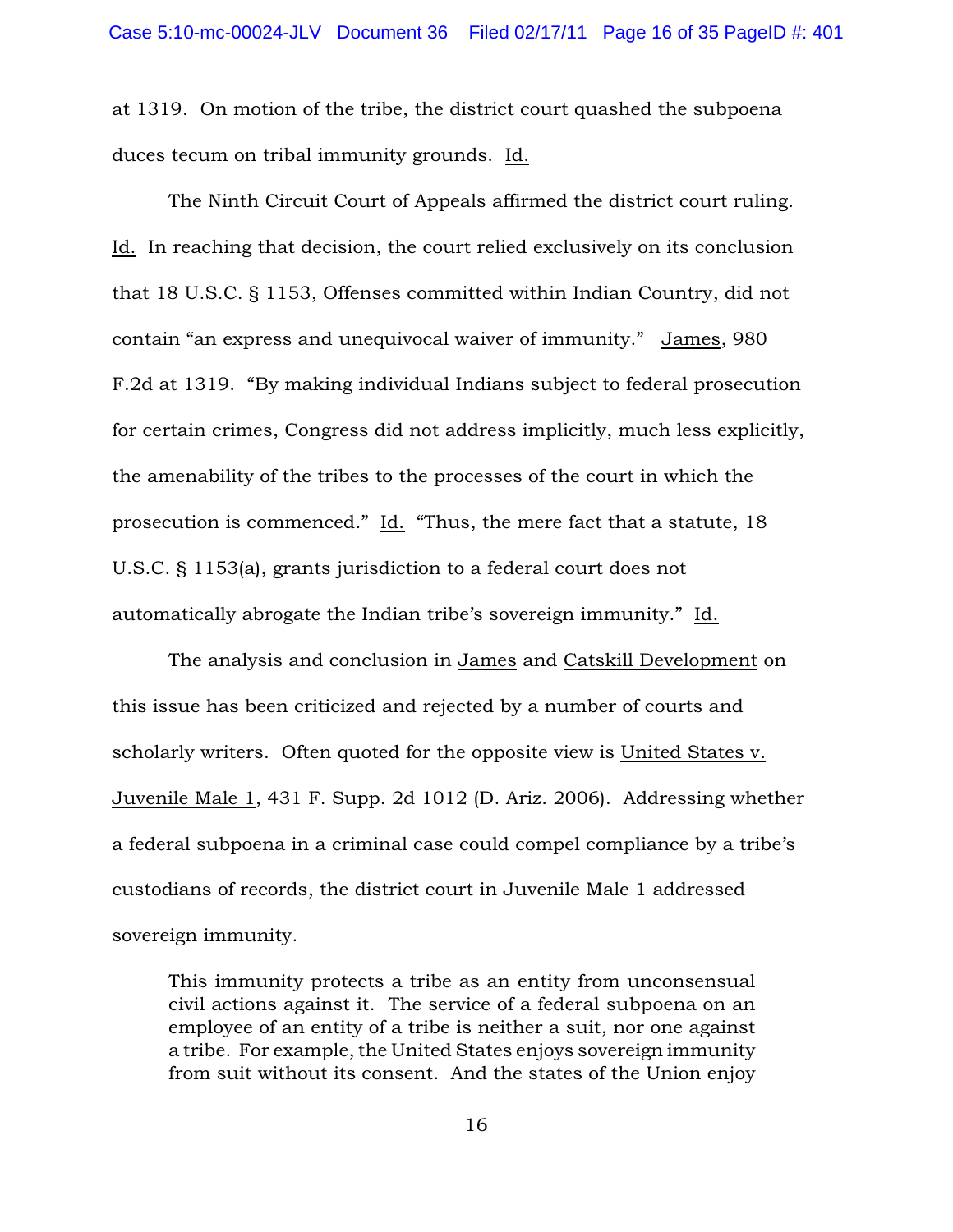immunity from suit without their consent. But it can hardly be contended that federal or state sovereign immunity from suit has any application to the enforcement of a federal subpoena on the custodian of records of a state or federal agency. Federal subpoenas routinely issue to state and federal employees to produce official records or appear and testify in court and are fully enforceable despite any claim of immunity. See, e.g., Exxon Shipping Co. v. United States Dep't of Interior, 34 F.3d 774, 778 (9th Cir. 1994). Even the President of the United States must comply with a federal subpoena. United States v. Nixon, 418 U.S. 683, 713 (1974). It would be strange indeed if a federal subpoena were operative against the greater sovereign and its officers but not the lesser. See Cherokee Nation v. Southern Kan. Ry. Co., 135 U.S. 641, 656 (1890).

Id. at 1016-17. "The very integrity of the judicial system and public confidence in the system depend on full disclosure of all the facts, within the framework of the rules of evidence. To ensure that justice is done, it is imperative to the function of courts that compulsory process be available for the production of evidence needed either by the prosecution or by the defense." Id. at 1017 n. 1 (citing Nixon, 418 U.S. at 709).

In responding to James, the court in Juvenile Male 1 observed "[a]lthough the [James] court acknowledged that tribal immunity does not extend to individual members, it did not discuss how tribal immunity from suit extended to a case in which the tribe was not a party and no suit was filed against it." Id. at 1018. In Juvenile Male 1, Sixth Amendment claims were raised, while in James the claim of sovereign immunity was not considered in light of any constitutional issue. Id. "The mischief caused by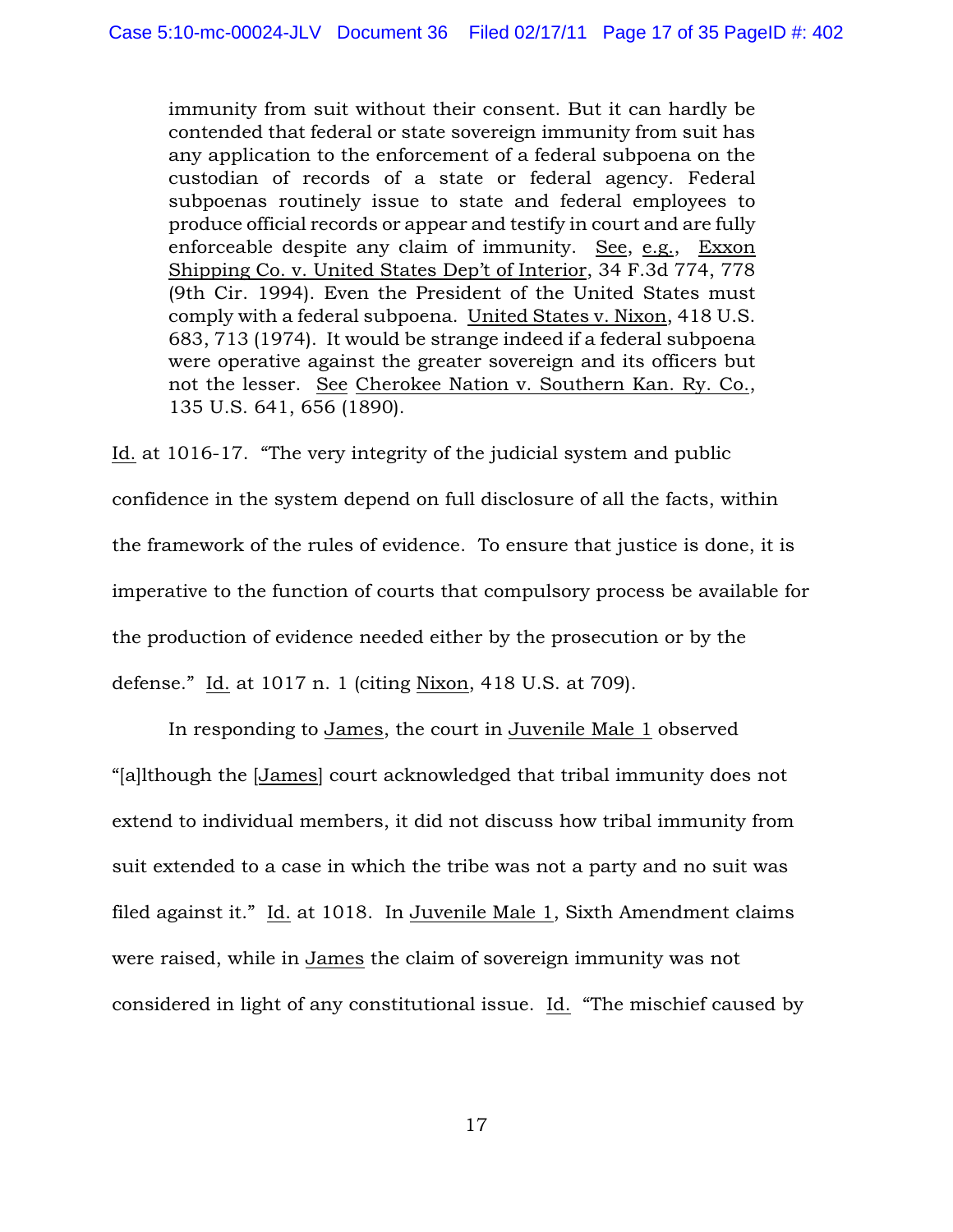an extension of immunity beyond its purpose was neither presented to nor considered by the court in James." Id.

In the Court of Appeals for the Eighth Circuit, it has long been recognized that a federal grand jury subpoena must be honored in Indian country. The court in In re Long Visitor, 523 F.2d 443 (8th Cir. 1975) declared:

While federal abrogation of Indian retained sovereignty is not lightly presumed, . . . we cannot conclude otherwise than that the extension by Congress of federal jurisdiction to crimes committed on Indian reservations inherently includes every aspect of federal criminal procedure applicable to the prosecution of such crimes. This is particularly true of a federal grand jury, which is an arm of the district court through which it derives its power.

Id. at 446-47 (internal citations omitted). "An Indian reservation provides

no sanctuary from the reach of a federal subpoena to compel testimony

before a grand jury on matters within the jurisdiction of the District Court."

Id. at 447.

The rationale of the Long Visitor decision was part of the basis for the

district court's rejection of James in United States v. Velarde, 40 F. Supp.

2d 1314 (D.N.M. 1999).

I disagree with the James conclusion. . . .The James court did not take into account the duty of this Court, as well as tribal police and other tribal officials, to comply with federal statutory and constitutional protections. . . . I find that the proper procedure is to balance the sovereign interests of the United States and the Tribe.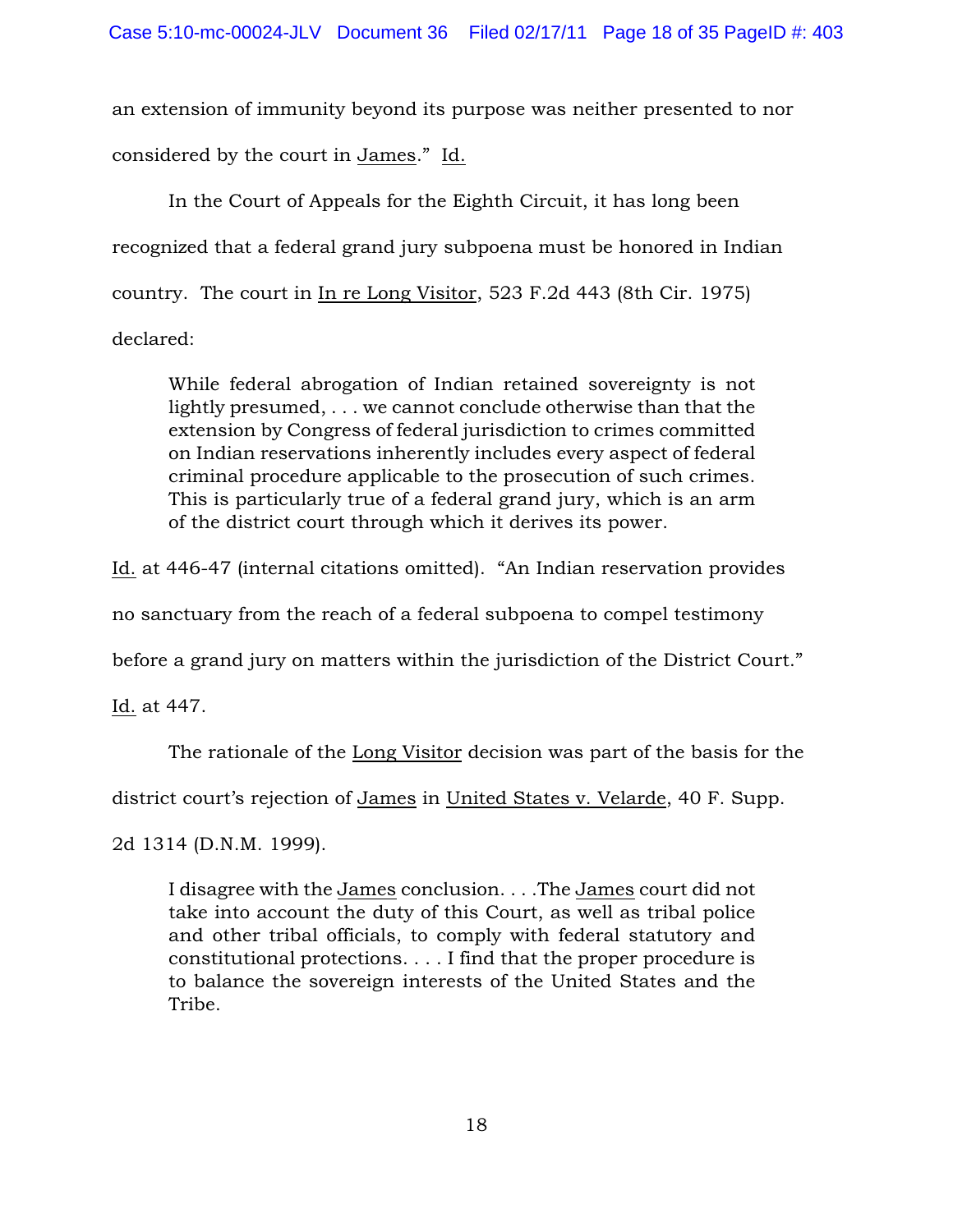Id. at 1315-16 (internal citations omitted). "[C]ourts often perform this type of balancing where sovereign immunity is asserted in an effort to quash a subpoena." Id. at 1316. The Velarde court considered that balancing test to be:

[i]n balancing the sovereign interests, I look first to the interest of the United States in seeing that the Major Crimes Act is enforced, coupled with this Court's interest in seeing that Defendant's constitutional rights of due process and a fair trial are protected. If these interests are substantial enough to justify an infringement of tribal sovereignty, I will then examine the Tribe's interests to determine whether the subpoenas should nonetheless be quashed to protect an important tribal interest.

Id. (internal citation omitted). "Enforcement of the Major Crimes Act has been held to provide the federal courts with a sufficient interest to justify implied abrogation of sovereignty in order to serve a federal subpoena on the reservation. See Long Visitor, 523 F.2d at 446-47." Id. The court also "conclude[d] that the Court's interest in protecting Defendant's constitutional rights justifies an intrusion upon tribal sovereignty in order to enforce a subpoena on behalf of Defendant." Id.

The Velarde court then considered the tribal sovereignty issues for resisting a subpoena. Velarde, 40 F. Supp. 2d at 1317. "First, I note that Federal Rule of Criminal Procedure 17(e)(1) allows for service of a subpoena on the reservation. See also Long Visitor, 523 F.2d at 447." Id. "The tribal treasury is not implicated (as it would be, for example, if the tribe were subject to a civil suit), and the information sought is not critical to tribal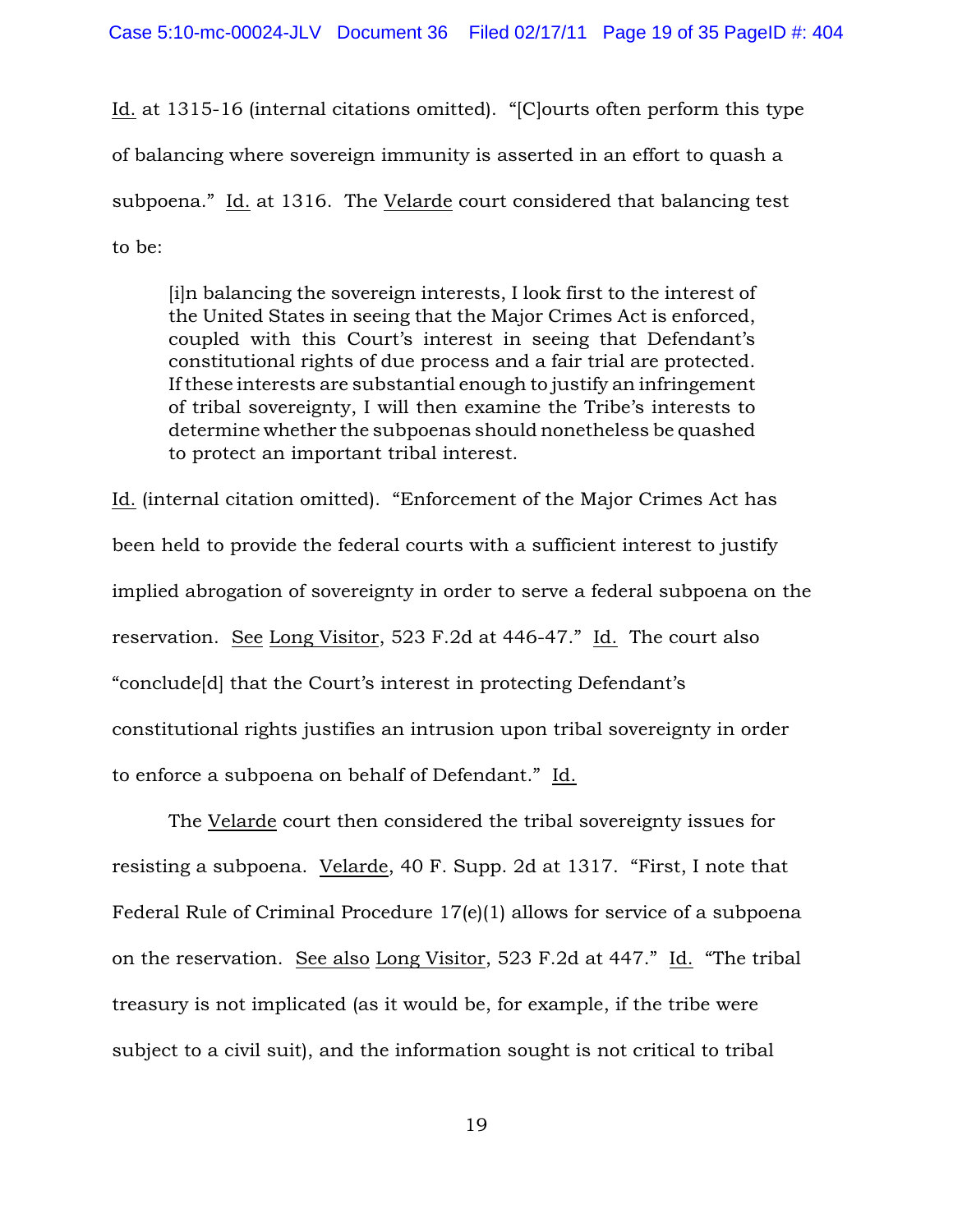self-government or tribal self-sufficiency." Id. In conclusion, the court held "the Court's interests in seeing that federal law is enforced and that Defendant's constitutional rights are protected outweigh any residual sovereign immunity that the Tribe might enjoy . . . . I agree with the approach taken by the courts in . . . Long Visitor, . . . and I reject the overly simplistic analysis of James." Id.

A comparative analysis to Eleventh Amendment<sup>7</sup> claims of state sovereignty produce a result consistent with the logic of the Juvenile Male 1 line of authority. The Court of Appeals for the Eighth Circuit, while not addressing tribal immunity as a bar to compliance with a federal subpoena, has examined Eleventh Amendment immunity claims relating to the service of a subpoena. See In re Missouri Department of Natural Resources, 105 F.3d 434 (8th Cir. 1997). In that case, the Missouri Department of Natural Resources ("MDNR") resisted a non-party subpoena on the basis of Eleventh Amendment immunity. Id. at 436. In affirming the district court's denial of the motion to quash, the Eighth Circuit held:

MDNR has not shown how production of these documents infringes on the State of Missouri's autonomy or threatens its treasury. Governmental units are subject to the same discovery rules as other persons and entities having contact with the federal

The Eleventh Amendment provides: "[t]he Judicial power of the United States shall not be construed to extend to any suit in law or equity, commenced or prosecuted against one of the United States by Citizens of another State, or by Citizens or Subjects of any Foreign State." U.S. Const. Amend. XI.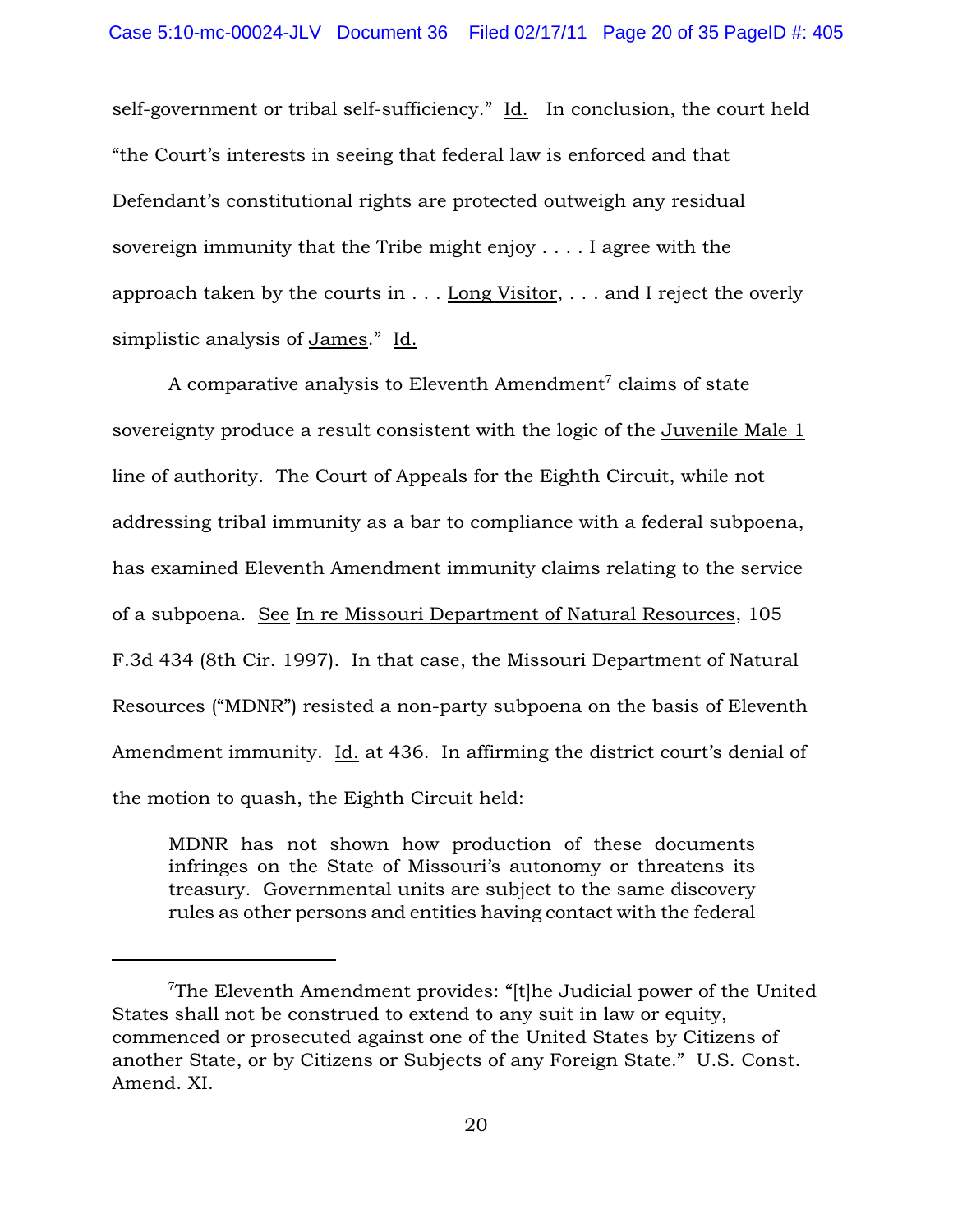courts. United States v. Procter & Gamble, 356 U.S. 677, 681 (1958). There is simply no authority for the position that the Eleventh Amendment shields government entities from discovery in federal court.

Id.

The Court of Appeals for the Seventh Circuit reached a similar result

in a writ of habeas corpus *ad testificandum* proceeding.

The writ sought in this case would if granted be like an order commanding a state official who is not a party to a case between private persons to produce documents in the state's possession during the discovery phase of the case; such orders, because they do not compromise state sovereignty to a significant degree, cf. Tennessee Student Assistance Corp. v. Hood, 541 U.S. 440 (2004) . . . do not violate the Eleventh Amendment. See In re Missouri Dep't of Natural Resources, 105 F.3d 434, 436 (8th Cir.1997); Allen v. Woodford, 544 F. Supp. 2d 1074, 1078-79 (E.D. Cal. 2008).

Barnes v. Black, 544 F.3d 807, 812 (7th Cir. 2008) (other internal citations omitted).

"Eleventh Amendment immunity refers to assertions of liability on the State's part to prevent federal-court judgments that must be paid out of the State's treasury." Allen v. Woodford, 543 F. Supp. 2d 1138, 1142 (E.D. Cal. 2008) (referencing Hess v. Port Authority Trans-Hudson Corp., 513 U.S. 30, 48 (1994)). "The Non-Parties' reliance on various authorities that concern the State's immunity from suit are inapposite because neither the state nor a state agency are named in the suit." Id. "Further, a request that [state agency] non-party officers/custodians of records produce documents does not raise the possibility of a judgment against the State that would have to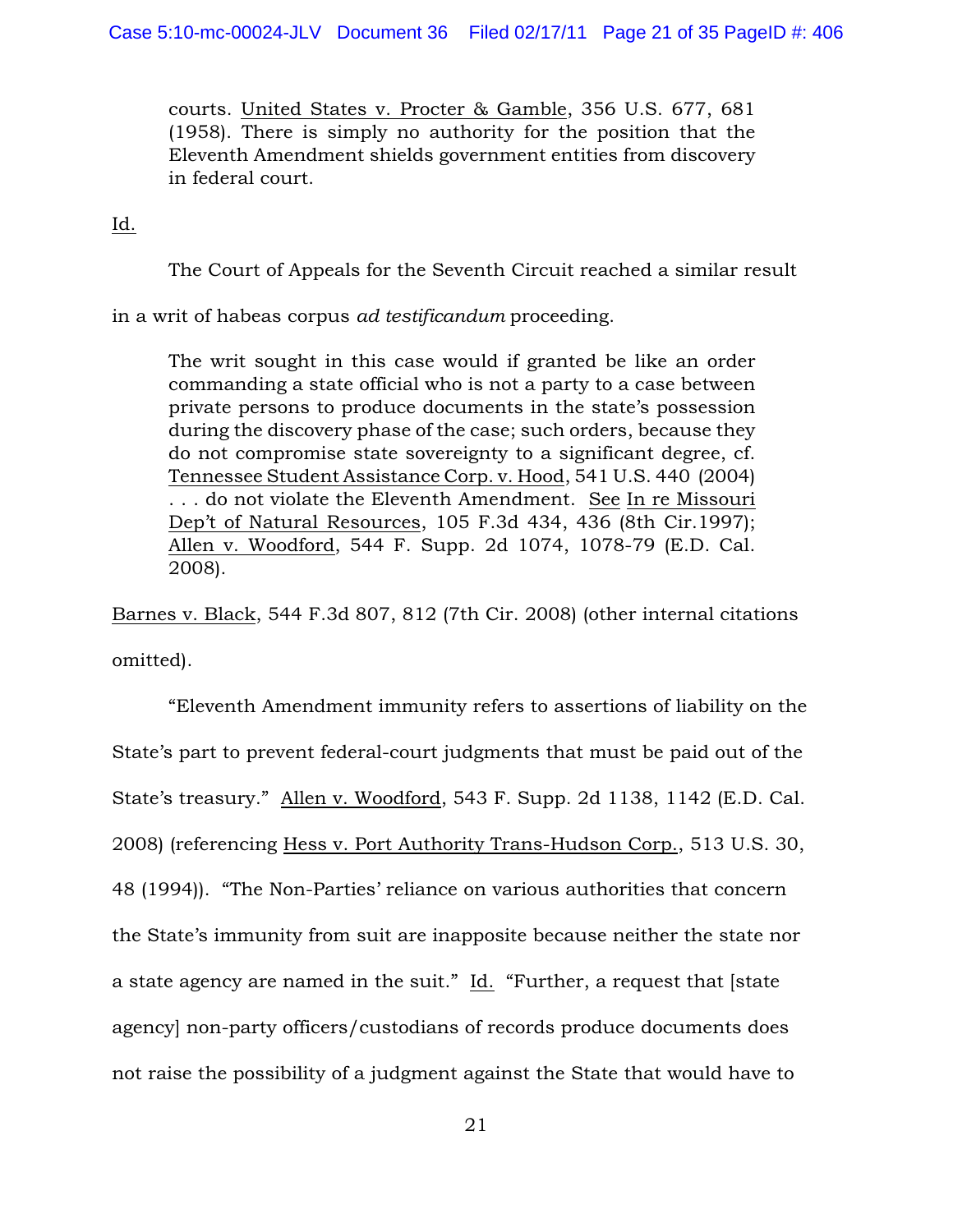be paid from its treasury or subject the State to a claim for relief." Id. at

1142-43. "If the court adopts the Non-Parties' position that the Eleventh

Amendment sovereign immunity applied to a state employee in his or her

official capacity, then Eleventh Amendment immunity arguably would bar

discovery of State documents relevant to Plaintiff's claims . . . ." Id. at 1143.

The court rejected the non-parties' assertion of Eleventh Amendment

immunity. Id.

In a motion to quash subpoenas proceeding brought on by the state of

Washington, as a non-party, the district court looked to the Eleventh

Amendment immunity defense and rejected that defense.

[Plaintiff] cites several cases from other Circuits and other district courts within the Ninth Circuit that have each rejected the argument made by [James]. . . . In re Missouri Dept't of Natural Resources, 105 F.3d 434, 436 (9th Cir. 1977) . . . Barnes v. Black, 544 F.3d 807, 812 (7th Cir. 2008) . . . United States v. Juvenile Male 1, 431 F. Supp. 2d 1012, 1016 (D. Ariz. 2006) . . . . Furthermore, courts have rejected as irrelevant the State's argument for applying a state's sovereign immunity because "no judgment or other relief of any kind is sought against" the state, which would invoke Eleventh Amendment protections. Allen v. Woodford, 544 F. Supp. 2d 1074, 1079 (E.D. Cal., 2008) . . . .

Wilson v. Venture Financial Group, Inc., No. C09-5768BHS, 2010 WL

4512803 \* 1-2 (W.D. Wash. Nov. 2, 2010).

Joshua Kanassatega, an Assistant Professor of Law and Director of

the Indian Law Program at Gonzaga University School of Law, concludes

James and Catskill Development, are "misguided" because: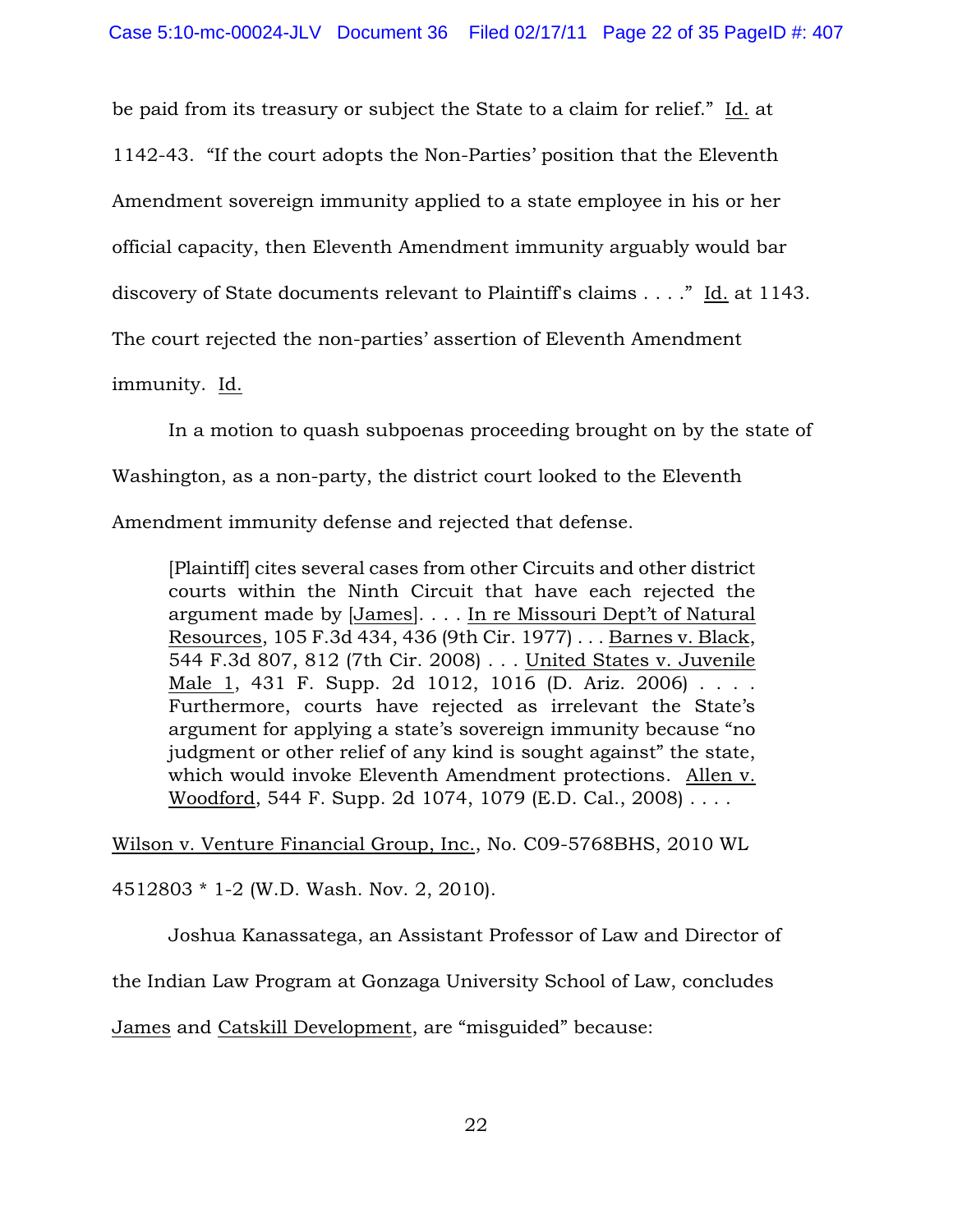- 1. They fail to utilize the existing balancing tests used to excuse high ranking government officials from giving deposition testimony;
- 2. They fail to properly apply Fed. R. Civ. P. 45(c)(3)(A) and to consider the policies underlying the rule;
- 3. They wrongly analogized the sovereignty and immunity of the United States to Indian tribal sovereignty and tribal immunity; and
- 4. As a federal policy matter, the federal court's application of the "discovery immunity exception" undermines Indian tribal sovereignty.

Joshua Jay Kanassattega, The Discovery Immunity Exception in Indian

# Country -- Promoting American Indian Sovereignty By Fostering the Rule of

Law, 31 Whittier L. Rev. 199 (2009) (summarized). Professor Kanassattega's

analysis looks to the United States Supreme Court for some general

guidance on this issue.

In the 1986 case Three Affiliated Tribes of the Fort Berthold Reservation v. Wold Engineering, the Court articulated a concept of limitations on the federal common law immunity that the Indian Tribes possessed. While recognizing that common law immunity was a "necessary corollary to Indian sovereignty and self-governance," the Court, in passing, noted that because Indian Tribes possessed only quasi-sovereignty, such immunity is not congruent with the immunity possessed by the United States or the several states. More ominously, the Court added, "this aspect of tribal sovereignty, like all others, is subject to plenary federal control and definition."

Kanassattega, *supra* at 240-41 (citing Three Affiliated Tribes, 476 U.S. 877,

890-91 (1986) (citing Santa Clara Pueblo v. Martinez, 436 U.S. 49, 58 (1978)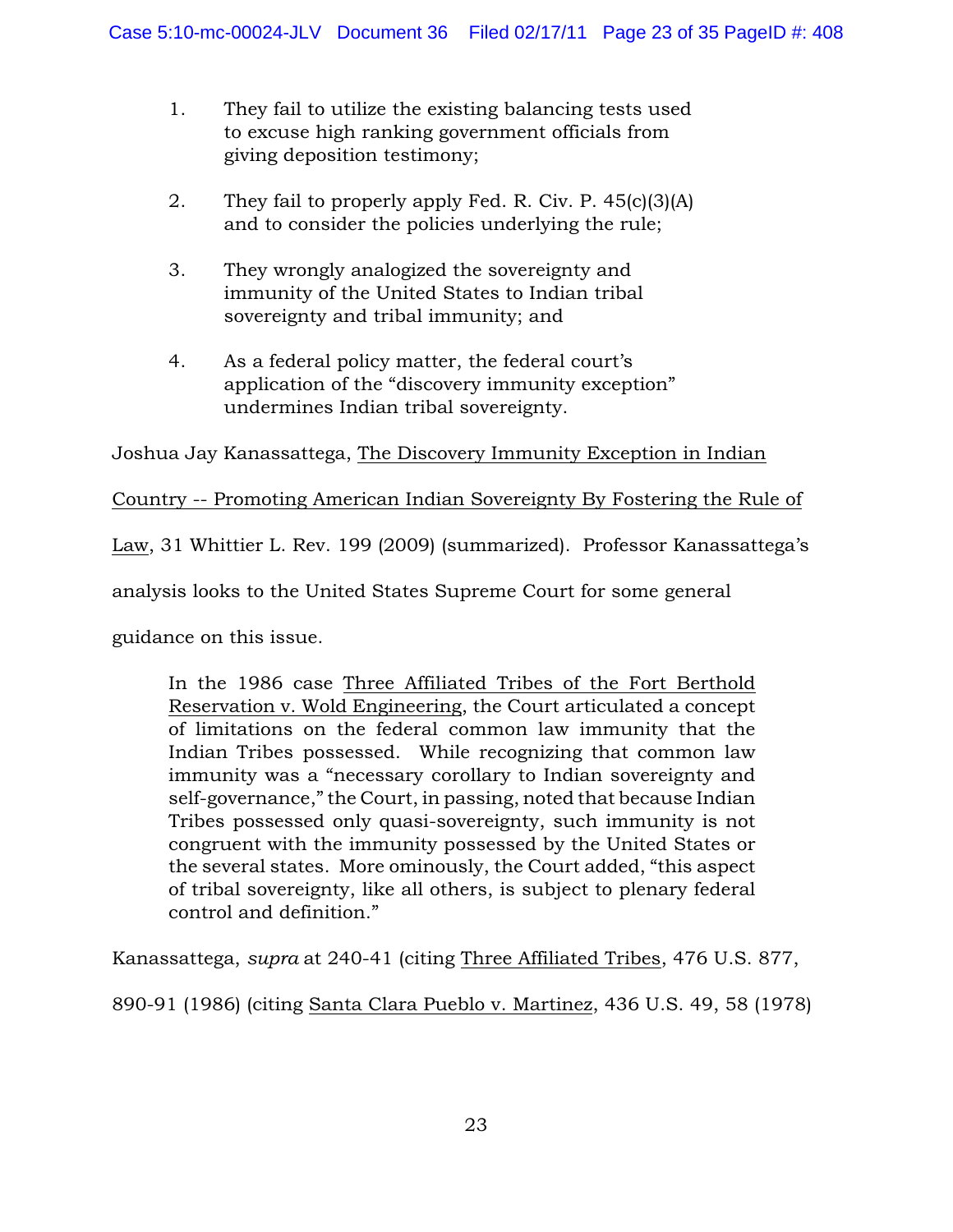and United States v. United States Fidelity & Guaranty Co., 309 U.S. 506, 513 (1940)).

"The 'public interest in the search for truth' likely outweigh[s] the Indian tribe's interests to enhance the probability that its corporate entity would prevail in the outcome by keeping [a party] from accessing information to support its claim." Id. at 266. "Application of the discovery immunity exception not only prevents a party from access to [relevant] information, but it creates a huge hole in FRCP 26(b)(1) as it carves out an immunity-based exception that applies only when that information is sought from a non-party who is either an Indian tribe, tribal agency, tribal official or employee." Id. at 268. "[T]he costs of exercising tribal immunity to defeat otherwise valid federal process in the face of the threat of abrogation of the doctrine far outweighs any short-term benefit to be gained by refusing to produce some document . . . relevant to a party's claim . . . ." Id. at 272.

The court does not take lightly the Tribe's sovereign immunity. Tribal sovereignty and immunity from suit are important elements in the Tribe's self-governance and self-preservation. Similarly, the potential for economic and social costs to the Tribe by the diminishment of its sovereign immunity are well known to all who practice law in Indian country.

It is against this background the court must conclude tribal sovereign immunity constitutes no shield for the Tribe, as a non-party, to justify

24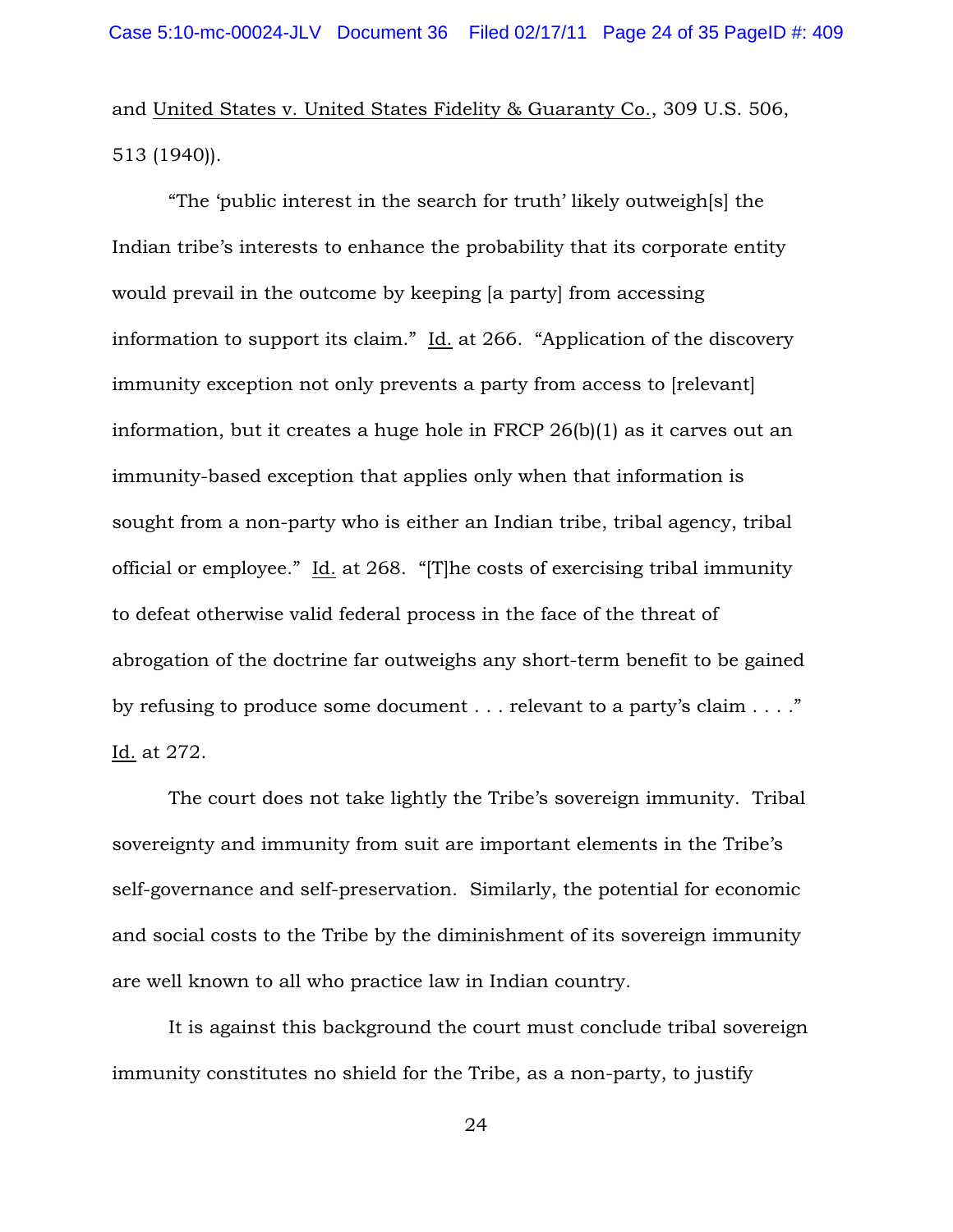noncompliance with a federal civil subpoena duces tecum. The Tribe is neither a party to the underlying litigation in Arkansas, nor is the tribal treasury exposed to an adverse judgment. Dugan, 372 U.S. at 620; Juvenile Male 1, 431 F. Supp. 2d at 1016; Allen, 544 F. Supp. 2d at 1079. Additionally, the service of a subpoena duces tecum on Mr. Red Cloud, as an employee of the Tribe, is not litigation against the Tribe. Juvenile Male 1, 431 F. Supp. 2d at 1016.<sup>8</sup> "Federal subpoenas routinely issue to state and federal employees to produce official records or appear and testify in court and are fully enforceable despite any claim of immunity." Id.

The court agrees with the analysis and logic of Professor Kanassattega. Granting the Tribe's motion to quash these subpoenas on the basis of tribal immunity would create an exception to Rule 26(b)(1) that only would be available to a tribe, tribal agency, official or employee. Kanassattega, *supra* at 268. "It would be strange indeed if a federal subpoena were operative against the [federal government] and its officers but not [a tribe]. Juvenile Male 1, 431 F. Supp 2d at 1017.

 ${}^8$ The rationale of the court in Juvenile Male 1 was strongly endorsed by the magistrate judge in the District of North Dakota in Silbernagel v. Standing Rock/Fort Yates Community, No. 1:08-cv-012, 2008 WL 2511730 \*2 n. 2 (D.N.D. June 18, 2008).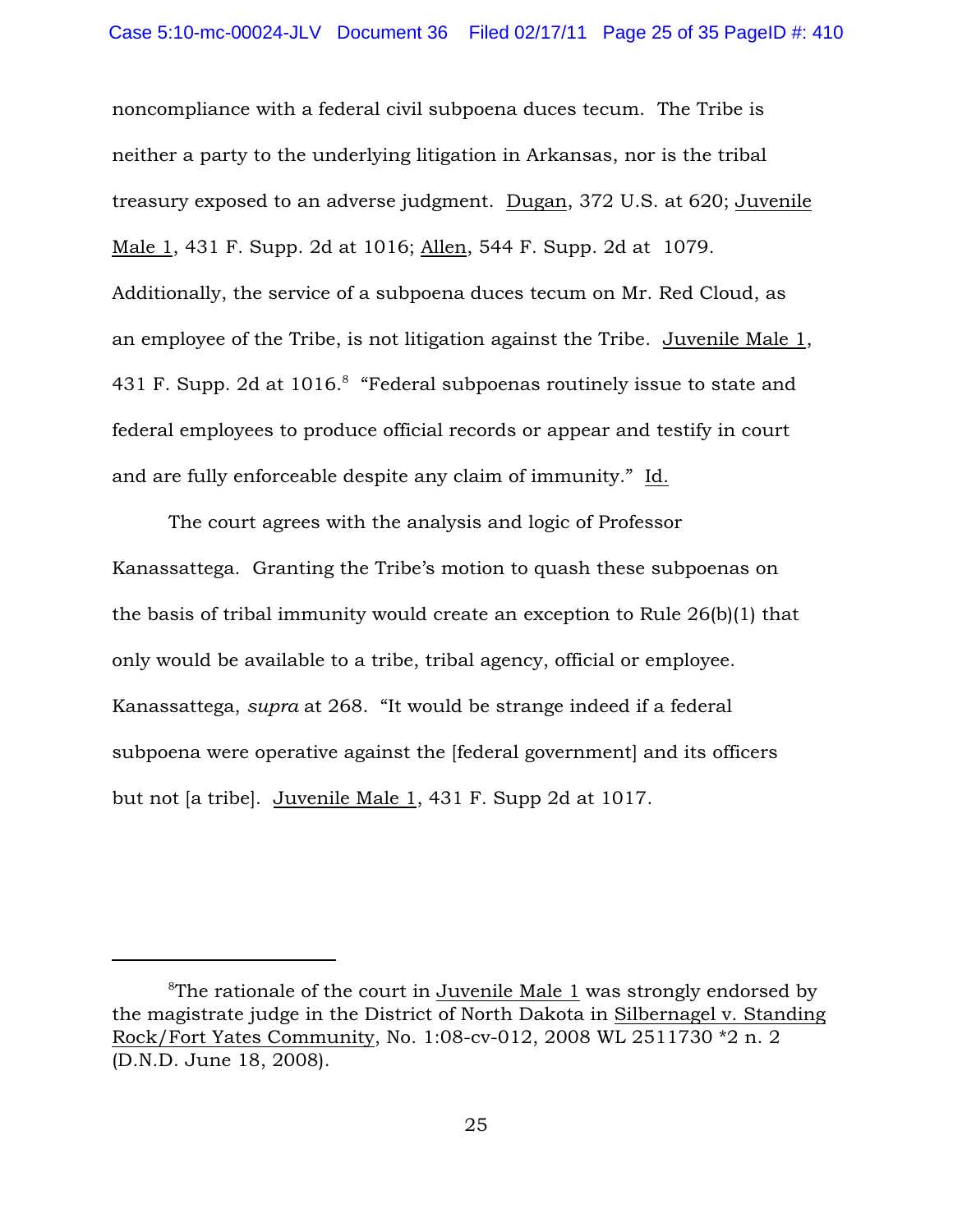The balancing test should consider the interests of a claim of

immunity against the search for the truth contemplated by the Federal

Rules of Civil Procedure.

It is particularly troubling that the courts . . . never made an inquiry into whether the Indian tribe or subpoenaed person had any substantial interest in the outcome of the litigation. Notions of fundamental fairness are implicated if a federal court sits idly by while a person moves the court to modify or quash a subpoena, the outcome of which could deprive a party to the underlying case of non-privileged information relevant to her or his claim or defense. But, that is the natural consequence of a court's decision, and this result should be unacceptable if it permits someone with a direct personal interest in the outcome or one aligned with the subpoenaed party to withhold critical information from a party.

Kanassattega, *supra* at 265-66 (emphasis added).

In balancing the interests at issue here, it is evident the Tribe has an interest, both legally and financially, in the outcome of the inquiry into its relationship with the DeJordy Group. To allow the Tribe to advance its interests while denying Alltel access to information to pursue its claims against DeJordy is contrary to the goals and purposes of the Federal Rules of Civil Procedure.

Any claim by the Tribe that there is or may be a potential, substantial economic cost in employee or attorney time to provide the discovery requested in the subpoena duces tecum issued under the authority of the court can be minimized or eliminated by Rule 45(c)(1). That rule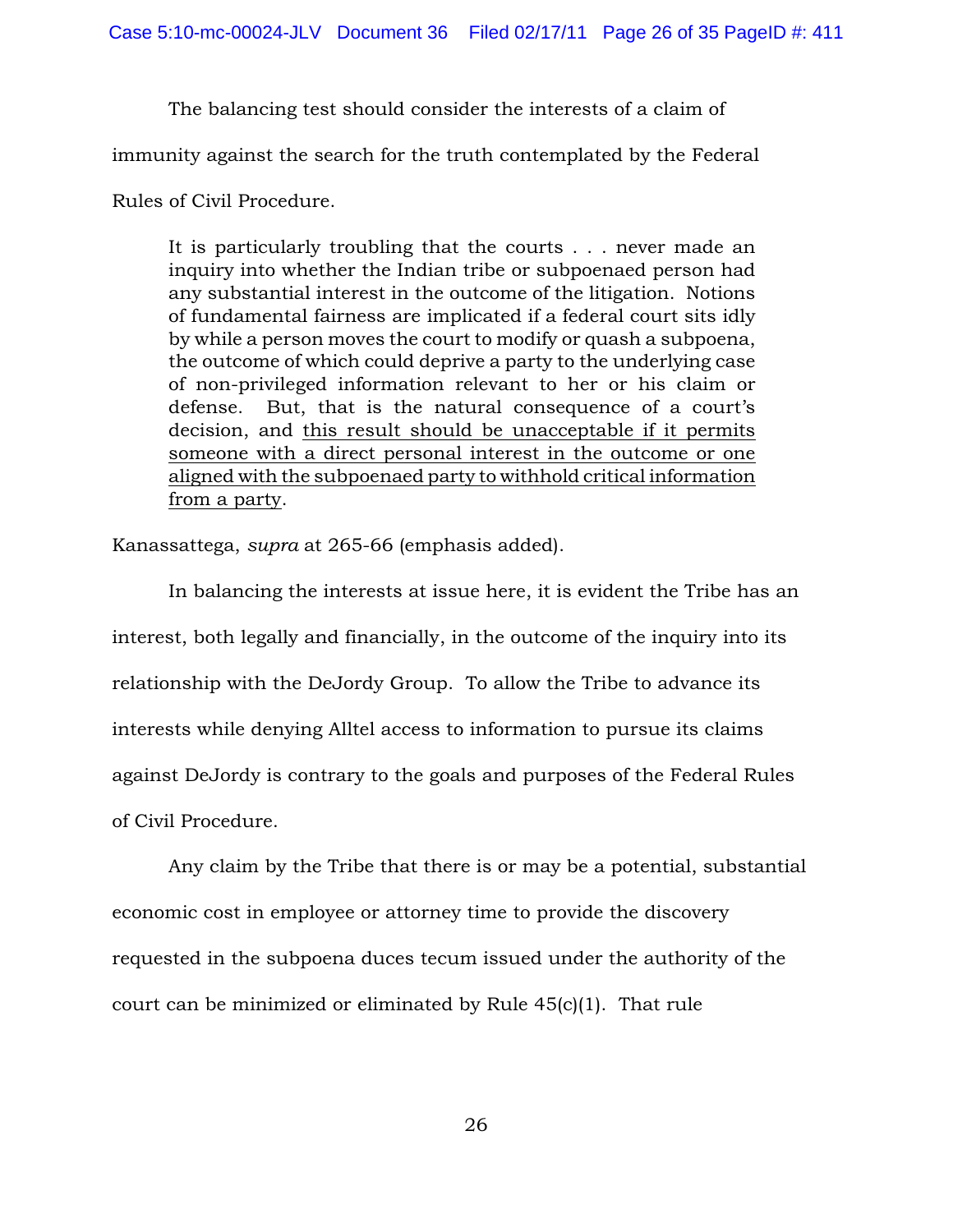contemplates that any unusual or unreasonable cost to the Tribe to comply with the subpoenas may be imposed against Alltel. Fed. R. Civ. P. 45(c)(1).

For these reasons, the Tribe's motion to quash on the basis of tribal sovereign immunity is denied.

### ATTORNEY CLIENT PRIVILEGE

In a diversity action, state law determines both the existence and scope of the attorney-client privilege. Lamar Advertising of S.D., Inc. v. Kay, 267 F.R.D. 568, 574 (D.S.D. 2010). "The party asserting a privilege with regard to items sought in discovery has the burden of demonstrating a factual basis for the privilege." Id. The proponent of a claim of privilege bears the burden of demonstrating a factual basis for the attorney-client privilege. Rabushka ex rel. United States v. Crane Co., 122 F.3d 559, 565 (8th Cir. 1997) ("Crane met its burden of providing a factual basis for asserting the privileges when it produced a detailed privilege log stating the basis of the claimed privilege for each document in question, together with an accompanying explanatory affidavit of its general counsel. See Zar v. South Dakota Bd. of Examiners of Psychologists, 976 F.2d 459, 463-64 (8th Cir. 1992).").

In South Dakota, a communication is protected by the attorney-client privilege if the following four elements are met:

- (1) a client;
- (2) a confidential communication;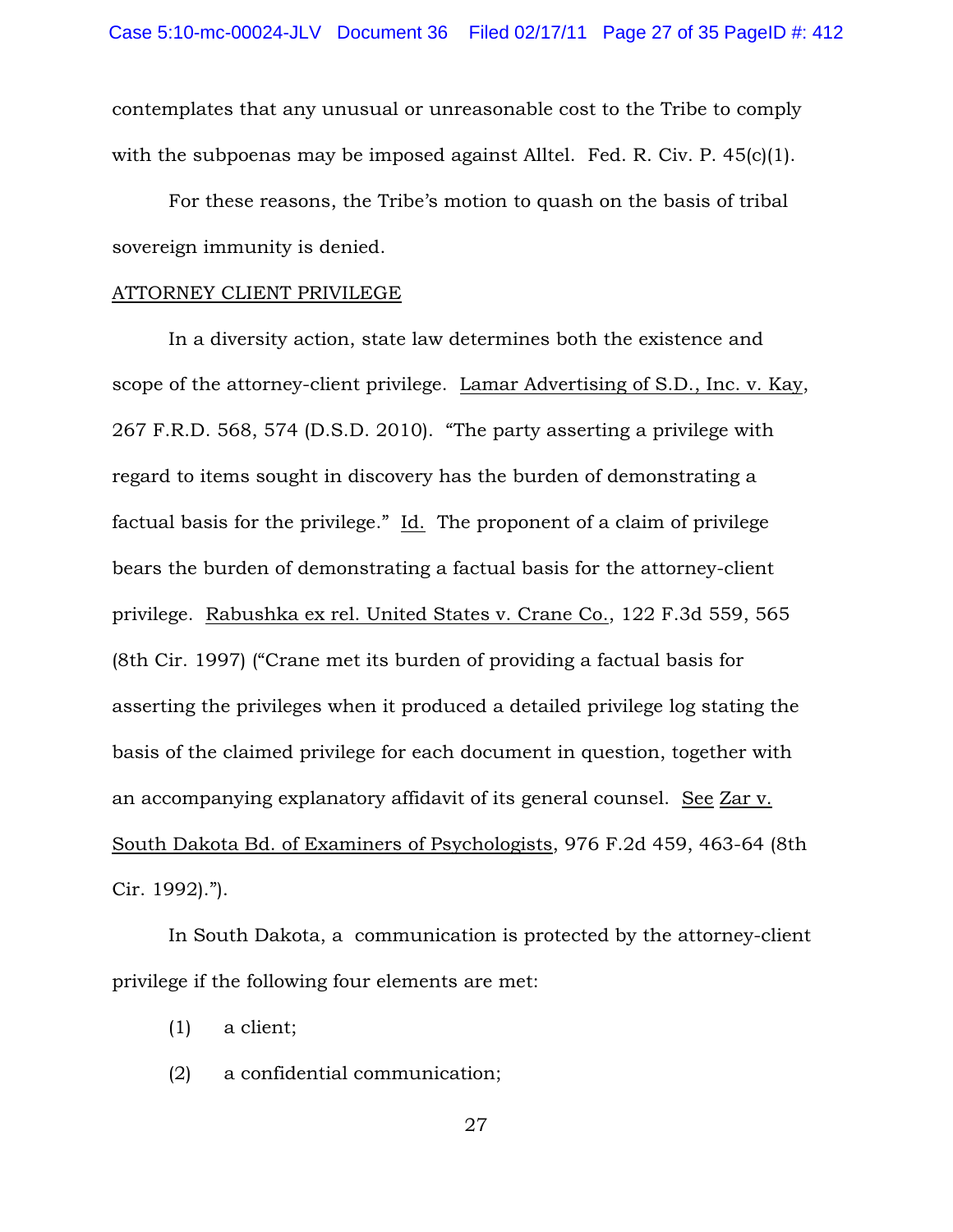- (3) the communication was made for the purpose of facilitating the rendition of professional legal services to the client; and
- (4) the communication was made in one of the five relationships enumerated in S.D.C.L. § 19-13-3.

Lamar Advertising of S.D., Inc., 267 F.R.D. at 574-75. SDCL § 19-13-3

## provides:

A client has a privilege to refuse to disclose and to prevent any other person from disclosing confidential communications made for the purpose of facilitating the rendition of professional legal services to the client:

- (1) between himself or his representative and his lawyer or his lawyer's representative;
- (2) between his lawyer and the lawyer's representative;
- (3) by him or his representative or his lawyer or a representative of the lawyer to a lawyer or a representative of a lawyer representing another party in a pending action and concerning a matter of common interest therein;
- (4) between representatives of the client or between the client and a representative of the client; or
- (5) among lawyers and their representatives representing the same client.

SDCL § 19-13-3.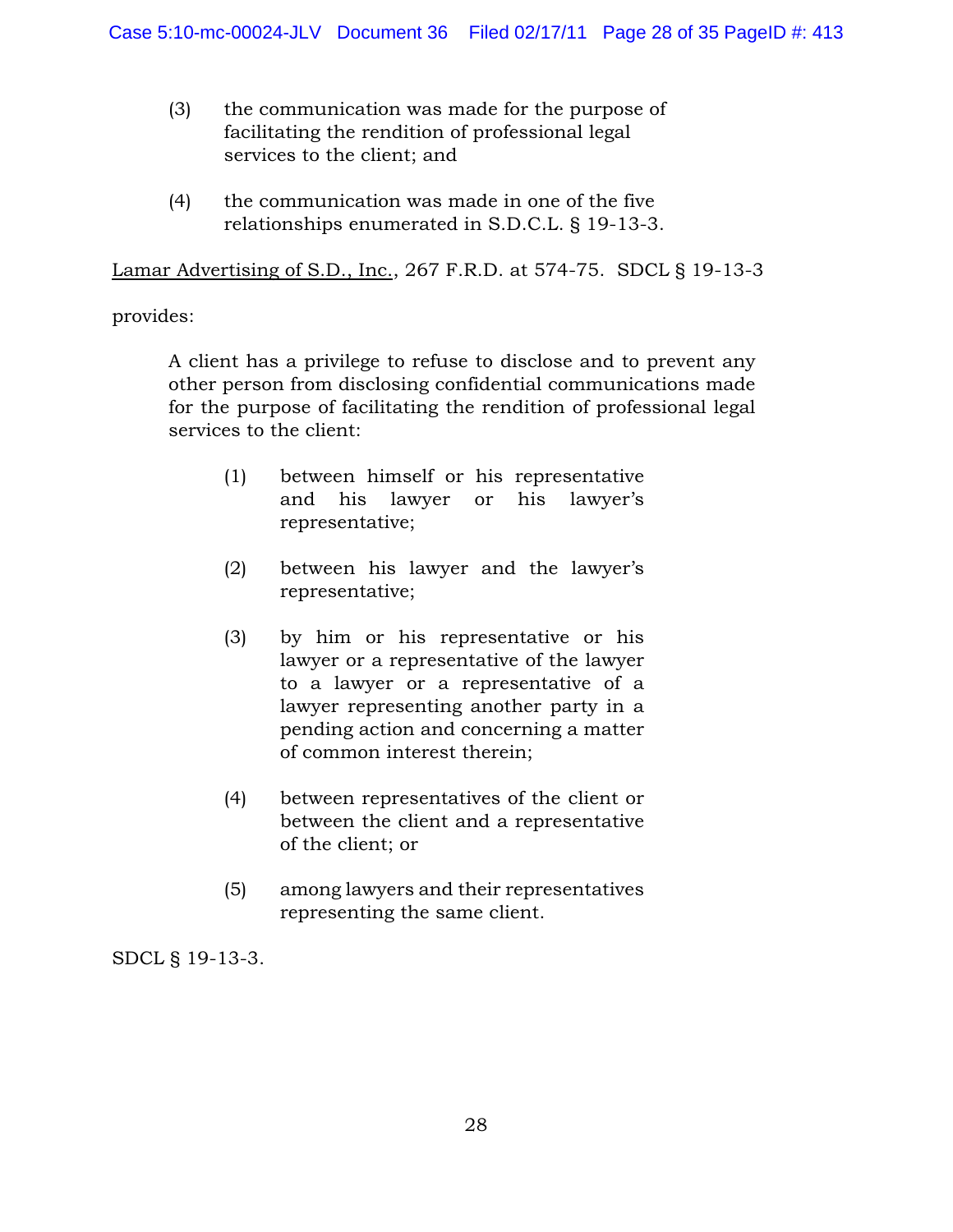## THE LAW FIRM

Attorney Gonzalez and the Law Firm, while clearly legal counsel for the Tribe, have no attorney-client relationship with  $DeJordy<sup>9</sup>$  or the DeJordy Group. The Law Firm argues that "[t]he Firm and its attorney's [*sic*] have been and continue to protect the interests of the Tribe against any efforts of Eugene DeJordy, his associates and his business proposals." (Docket 31, p. 2) (emphasis added). See also Docket 31-2, ¶ 5 ("any documents created by the Firm . . . have been to inform the Oglala Sioux Tribe of [DeJordy's] questionable dealings and potential conflicts of interest with regard to the  $[TWSA] \ldots$ ."). The Law Firm has not produced any evidence to suggest, let alone carry its burden of proof, that an attorney-client relationship existed with DeJordy. Rabushka, 122 F.3d at 565. The court's initial interpretation of DeJordy's relationship with the Tribe has not changed:

DeJordy has repeatedly denied that he was counsel for the tribe or Mr. Red Cloud or associated with Gonzalez Law Firm as legal counsel, if he's not an attorney in the setting by the movants here, then there can be no attorney-client privilege because he's not an attorney with an attorney-client privilege.

(HT p. 11:19-24).

<sup>&</sup>lt;sup>9</sup>The Tribe made a separate, belated claim at the hearing that Mr. DeJordy is a retained, non-testifying consultant for the Tribe in its separate litigation with Alltel. That claim will be addressed later in this decision.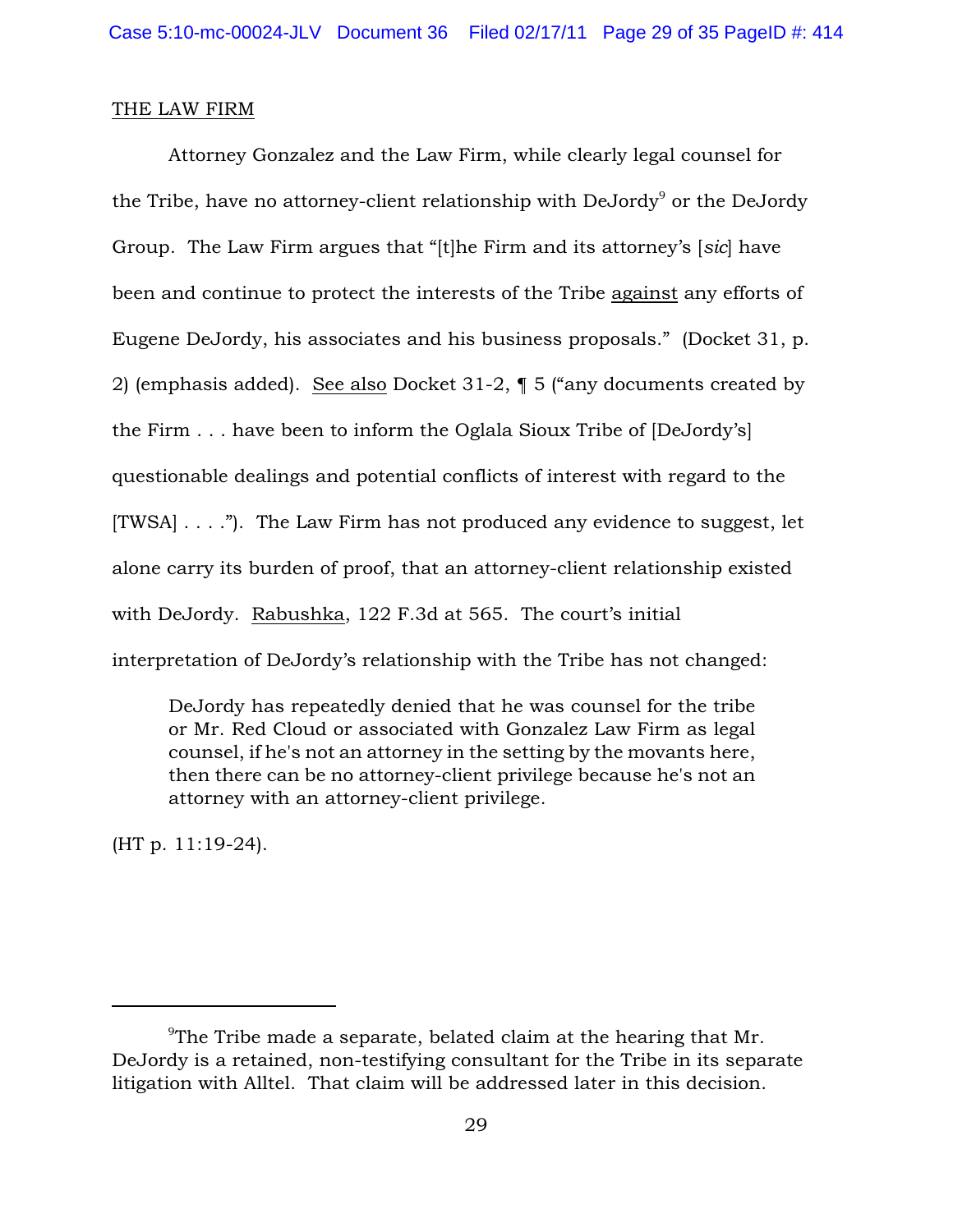The subpoena issued to the Law Firm requests documents during the time period of January 1, 2008, through June 22, 2010. (Docket 26, p. 3). The subpoena specifically seeks the following documents:

| Request No. 1:                                              | Any and all documents, including e-mails<br>containing or reflecting communications between<br>the Law Firm and the DeJordy Group relating to<br>the TWSA Litigation and Assets;                     |
|-------------------------------------------------------------|------------------------------------------------------------------------------------------------------------------------------------------------------------------------------------------------------|
| Request No. 2:                                              | Any and all memoranda, calendar entries, and/or<br>notes from any meeting, telephone conversations or<br>other interaction with the DeJordy Group relating<br>to the TWSA Litigation and Assets; and |
| $D_{\alpha\alpha\mu\alpha\alpha}$ N <sub>a</sub> $\alpha$ . | $\Lambda$ py and all dequments prepared by an of the                                                                                                                                                 |

Request No. 3: Any and all documents prepared by or at the request or pursuant to guidance or advice from the DeJordy Group and related to the TWSA Litigation and Assets.

(Docket 26) (summarized). The court specifically directed that Mr.

Gonzalez's post-hearing declaration respond "to each of the numbered paragraphs, Requests For Production 1 through 3" of the subpoena served on the Law Firm. (HT p. 50:13-19). Neither Mr. Gonzalez nor the Law Firm complied with that order.

Rather, the Law Firm submitted a revised privilege log. (Docket 31-1). That privilege log contains no entries prior to August of 2009 and seems to address only "documents created by the Firm after the reassignment" of the file to Attorney Shultz. (Docket 31-2, ¶ 5) (emphasis added). Mr. Gonzalez and the Law Firm provide no explanation for the failure to comply with the court's directive and the date-specific requests.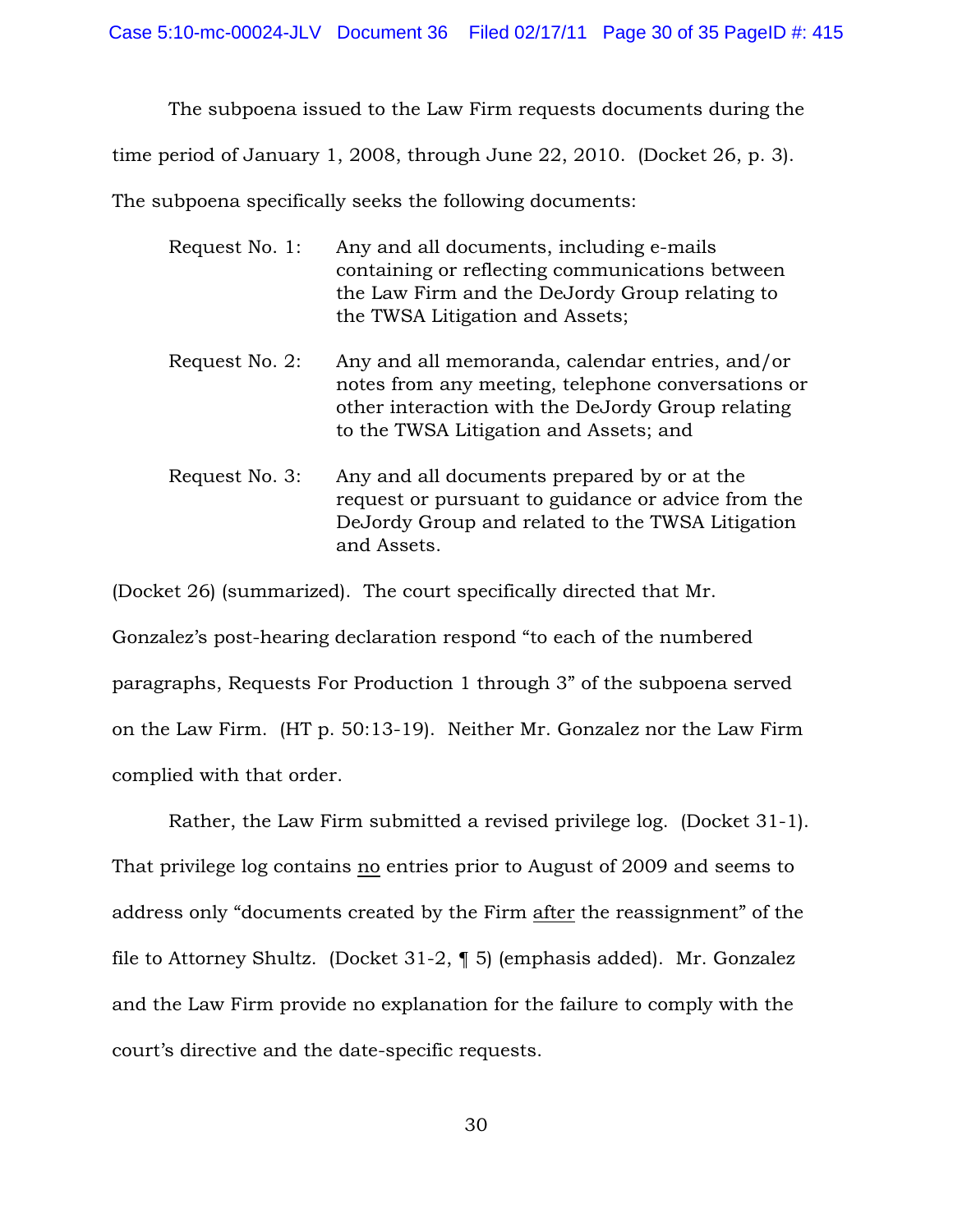Only two entries on this privilege log contain references to DeJordy. Identifying those items by the corresponding privilege log entries, the court believes the following entries, or at least part of those "email trains," may be outside of the attorney-client privilege:

| <b>Entry</b> | <b>Bates Number</b> | Date              |
|--------------|---------------------|-------------------|
|              | 100001-10003        | $3/15/2010$ ; and |
| 10           | 100067              | 3/16/2010.        |

(Docket 31-1).

Alltel asserts that entries 4, 5 and 6 of the revised privilege log refer to its attorney, Mr. Wieczorek, and a legal secretary, Ms. Cook. (Docket 33, p. 7). Alltel also asserts entry 7 includes individuals who would not be within the scope of any attorney-client relationship with the Tribe, namely: John Schreiber, a Verizon Wireless employee; Reann Kelsch, a former Alltel employee; Rohan Ranaraja, a former Alltel employee; and Michael Copps, a FCC Commissioner. Id. Alltel further objects to the revised privilege log because it includes people not known to Alltel. Id.

While the court recognizes a number of the identified individuals as tribal counsel members or employees, it does not recognize all of the names listed. To assist the court in further analysis of the revised privilege log, Mr. Gonzalez shall submit another declaration identifying each person and their specific relationship, if any, with the Law Firm, the Tribe, or an entity arguably within the scope of the privilege claims.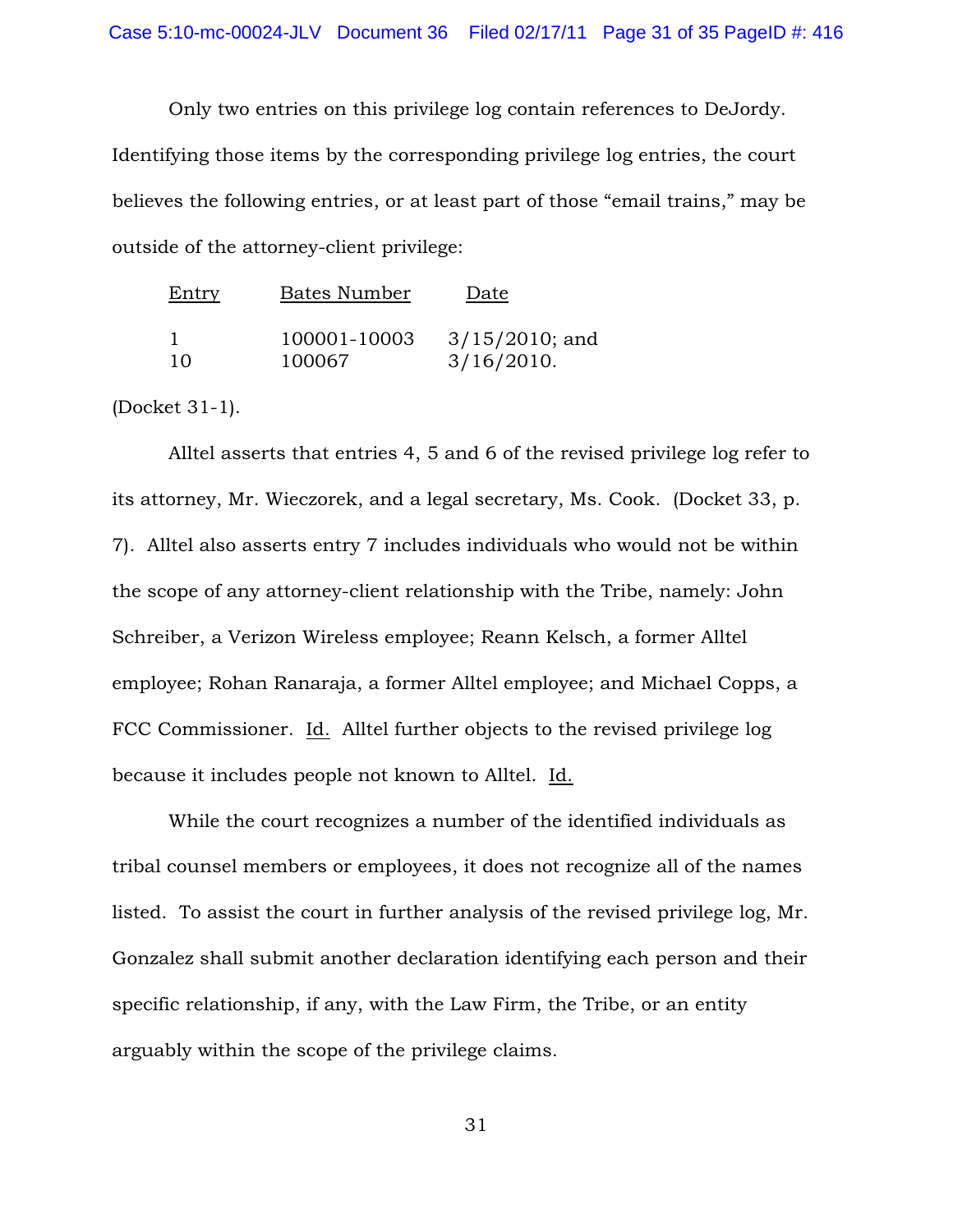Communications with persons or entities where the Law Firm has no attorney-client relationship are not entitled to protection under the privilege. See In re Grand Jury Proceedings Subpoena to Testify: Wine & Luckow, 841 F.2d 230, 234 (8th Cir. 1988) ("Any claim of attorney-client privilege has been waived by the prior disclosure of these documents to third-parties. . . . Voluntary disclosure is inconsistent with the confidential attorney-client relationship and waives the privilege."); See also State v. Catch the Bear, 352 N.W.2d 640, 647 (S.D. 1984).

Pending the further declaration by Mr. Gonzalez, the Law Firm should deliver copies of entries 1, 4, 5, 6, 7 and 10, in their entirety, to the court's chambers for an *in camera* review. See Kilpatrick v. King, 499 F.3d 759, 766 (8th Cir. 2007) ("If the party makes that threshold showing, the district court may review the allegedly privileged materials . . . *in camera* provided such action is warranted by the circumstances of the case and the information sought."). The court will enter a further order after *in camera* review.

### THE TRIBE AND MR. RED CLOUD

During the December 2 Hearing, the court ruled the consultant or undisclosed expert issue had not been waived. (HT p. 56:13-15). The court directed the Tribe to file a qualified privilege log under the Federal Rules of Civil Procedure to preserve any claim that DeJordy was a consultant or nondisclosed expert. Id. at pp. 56:23-57:16. "[T]hat's the way we will approach

32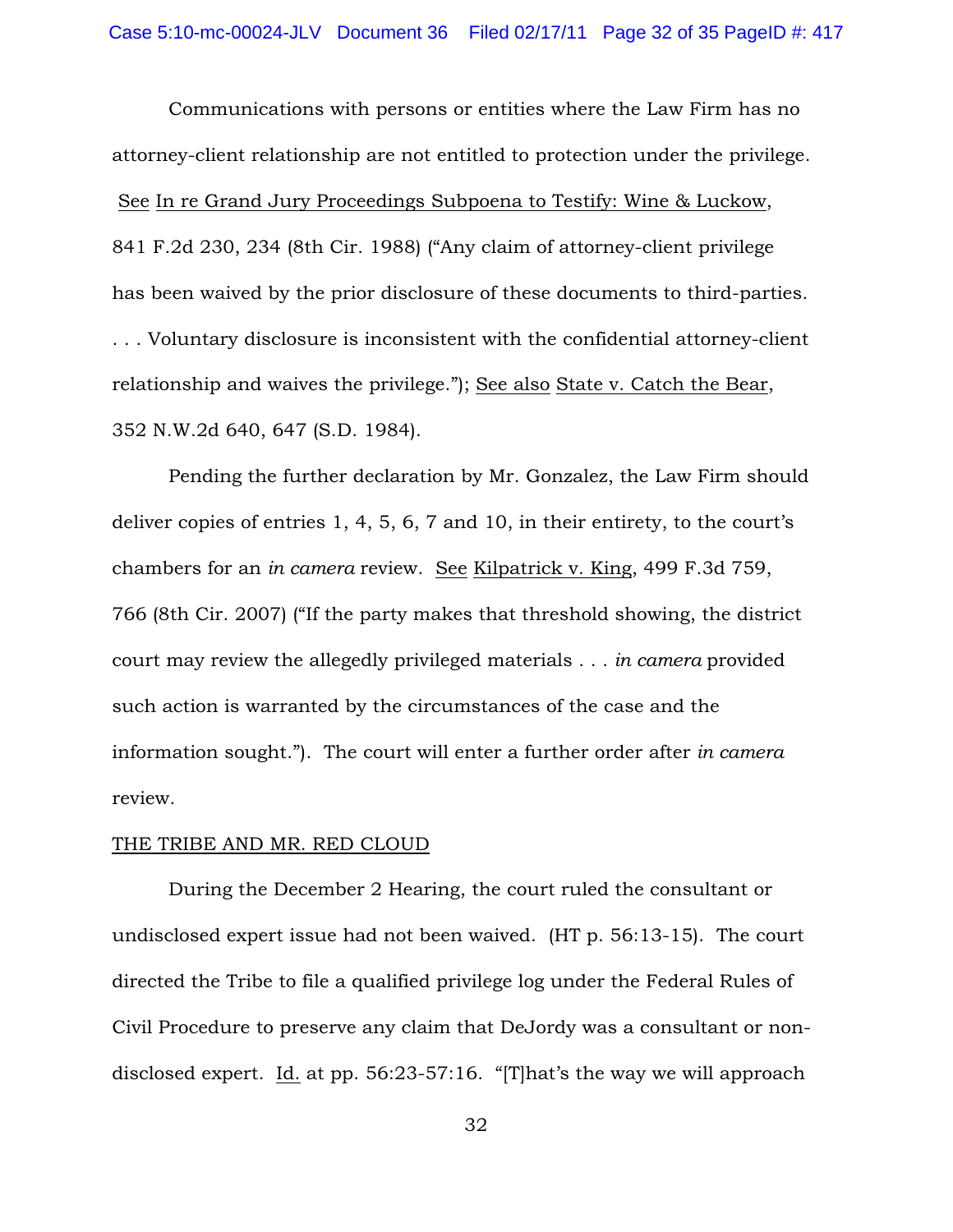the consultant or nondisclosed expert issue raised by Mr. Shultz in today's

hearing which I take is an elaboration of the tribe's filing, docket entry

number 4." Id. p. 58:5-8.

The Tribe did not file a privilege log to properly preserve the claim and

did not address the claim in its reply memorandum following the hearing.

See Docket 30. Rule 26(b)(5) specifically establishes the procedure for a

party asserting a claim of privilege to protect trial preparation materials:

(A) Information Withheld. When a party withholds information otherwise discoverable by claiming that the information is privileged or subject to protection as trial-preparation material, the party must:

(i) expressly make the claim; and

(ii) describe the nature of the documents, communications, or tangible things not produced or disclosed--and do so in a manner that, without revealing information itself privileged or protected, will enable other parties to assess the claim.

Fed. R. Civ. P. 26(b)(5)(A). "Because [the Tribe] has yet to produce a

privilege log or make any effort to identify potentially privileged documents,

despite the fact that it has had ample opportunity to do so, its privilege

objections are waived." Smith v. Gorilla, Inc., CV-10-17-M-DWM-JCL, 2010

WL 4286246  $*$ 6 (D. Mont. Oct. 21, 2010). By not complying with the court's

oral directive and Rule 26(b)(5)(A), the Tribe failed to carry its burden of

establishing the work product privilege or "consulting expert" privilege.

Rabushka, 122 F.3d at 565.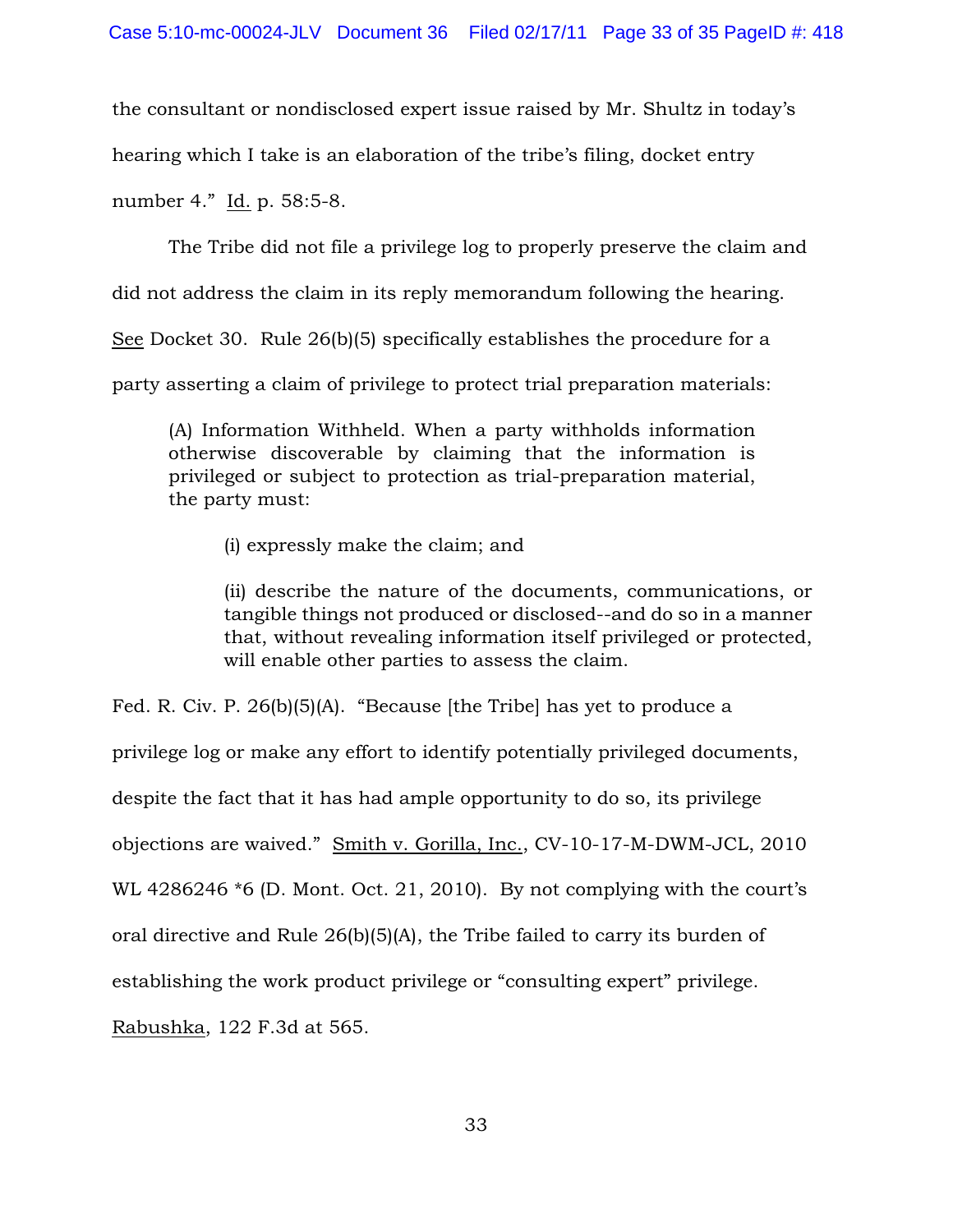Because the court must analyze complex privilege issues in the unusual setting where there is a pending tribal court case, a South Dakota federal district court case, and an Arkansas federal district court case all with overlapping witnesses and involving many of the same parties and documents, the court fashions a one-more-chance remedy.

### ORDER

Based on the foregoing discussion, it is hereby

ORDERED the Tribe's motion to quash on the basis of tribal sovereign immunity (Docket 3) is denied.

IT IS FURTHER ORDERED that Mr. Gonzalez shall file a declaration on or before March 3, 2011, identifying each person set forth in the Law Firm's revised privilege log (Docket 31-1) and each person's specific relationship, if any, with the Law Firm or the Oglala Sioux Tribe, or an entity arguably within the scope of the privilege claims.

IT IS FURTHER ORDERED that Mr. Gonzalez shall deliver to the court's chambers for *in camera* review on or before March 3, 2011, copies of the documents, in their entirety, identified in entries 1, 4, 5, 6, 7 and 10 from the revised privilege log (Docket 31-1).

IT IS FURTHER ORDERED that the Oglala Sioux Tribe shall deliver to the court's chambers for *in camera* review on or before March 10, 2011, every document, in its entirety, responsive to the subpoenas duces tecum